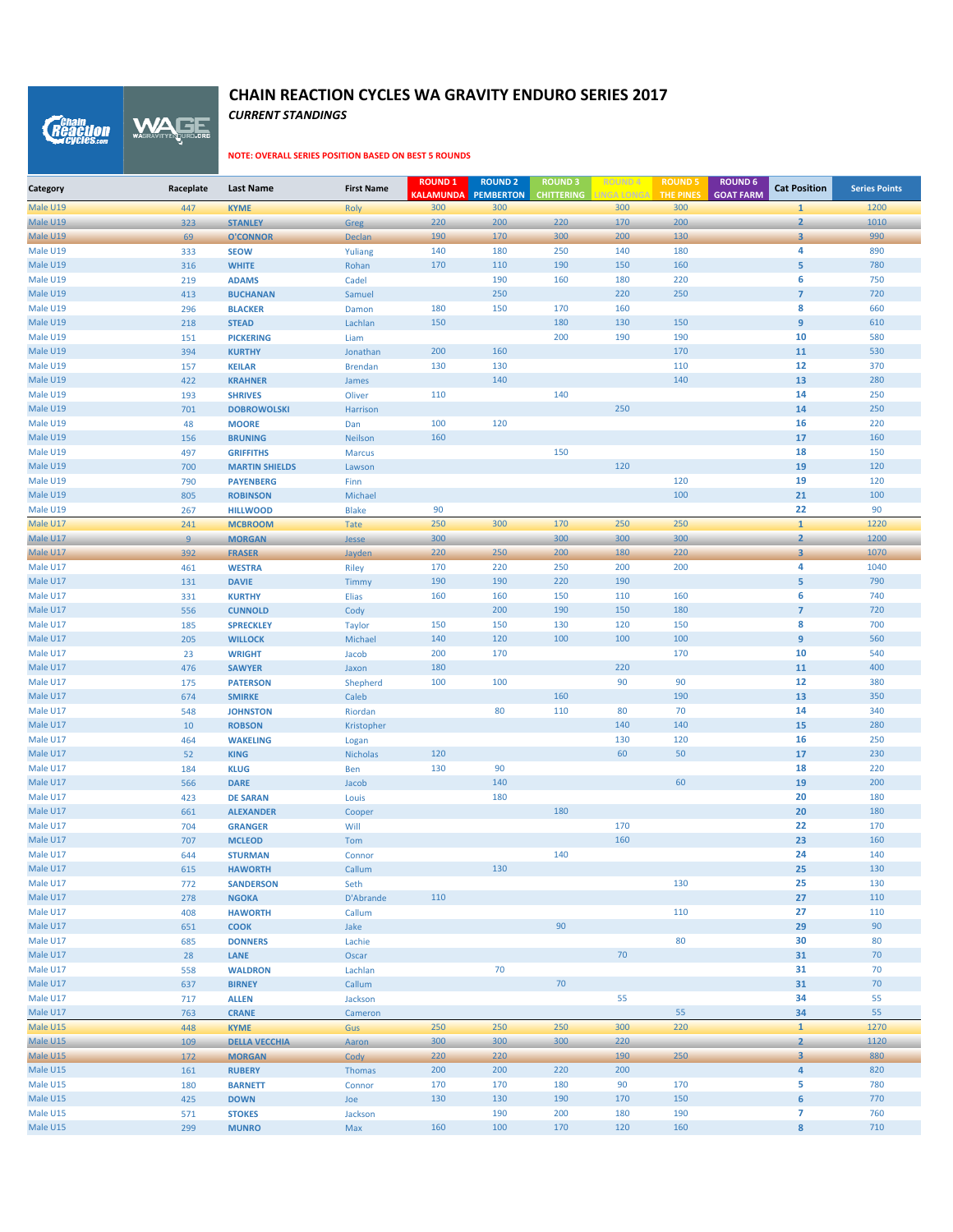*CURRENT STANDINGS* WAGE

*Reaction* 

| Category                                 | Raceplate  | <b>Last Name</b>               | <b>First Name</b> | <b>ROUND 1</b><br><b>KALAMUNDA</b> | <b>ROUND 2</b><br><b>PEMBERTON</b> | <b>ROUND 3</b><br><b>CHITTERING</b> | <b>INGA LONGA</b> | <b>ROUND 5</b><br><b>THE PINES</b> | <b>ROUND 6</b><br><b>GOAT FARM</b> | <b>Cat Position</b>     | <b>Series Points</b> |
|------------------------------------------|------------|--------------------------------|-------------------|------------------------------------|------------------------------------|-------------------------------------|-------------------|------------------------------------|------------------------------------|-------------------------|----------------------|
| Male U15                                 | 319        | <b>IRVING</b>                  | Joel              | 80                                 | 80                                 |                                     | 160               | 300                                |                                    | 9                       | 620                  |
| Male U15                                 | 81         | <b>ROUGHTON</b>                | Daniel            | 190                                | 140                                |                                     | 110               | 90                                 |                                    | 10                      | 530                  |
| Male U15                                 | 402        | <b>REIDY</b>                   | Joseph            | 80                                 | 110                                | 140                                 | 70                | 130                                |                                    | 10                      | 530                  |
| Male U15                                 | 146        | <b>LISTER</b>                  | Jack              | 120                                | 70                                 | 150                                 | 80                | 70                                 |                                    | 12                      | 490                  |
| Male U15                                 | 519        | <b>BEESON</b>                  | Rory              |                                    | 160                                |                                     | 140               | 120                                |                                    | 13                      | 420                  |
| Male U15                                 | 158        | <b>REGAN</b>                   | <b>Nicholas</b>   | 80                                 | 90                                 |                                     | 100               | 110                                |                                    | 14                      | 380                  |
| Male U15                                 | 585        | <b>COMMINS</b>                 | <b>Bryce</b>      |                                    | 180                                |                                     |                   | 200                                |                                    | 14                      | 380                  |
| Male U15                                 | 227        | <b>GOODCHILD</b>               | Zack              | 180                                | 150                                |                                     |                   |                                    |                                    | 16                      | 330                  |
| Male U15                                 | 732        | <b>WAKELING</b>                | <b>Riley</b>      |                                    |                                    |                                     | 150               | 140                                |                                    | 17                      | 290                  |
| Male U15                                 | 706        | <b>LOWE</b>                    | Cooper            |                                    |                                    |                                     | 250               |                                    |                                    | 18                      | 250                  |
| Male U15                                 | 141        | <b>PEACOCK</b>                 | Kyle              | 110                                | 60                                 |                                     |                   | 50                                 |                                    | 19                      | 220                  |
| Male U15                                 | 754        | <b>HALLIGAN</b>                | Benjamin          |                                    |                                    |                                     |                   | 180                                |                                    | 20                      | 180                  |
| Male U15                                 | 654        | <b>WOODLEY</b>                 | Ben               |                                    |                                    | 160                                 |                   |                                    |                                    | 21                      | 160                  |
| Male U15                                 | 120        | <b>CAMPBELL</b>                | <b>Trent</b>      | 100                                | 55                                 |                                     |                   |                                    |                                    | 22                      | 155                  |
| Male U15                                 | 188        | <b>DOWNES</b>                  | Grayson           | 150                                |                                    |                                     |                   |                                    |                                    | 23                      | 150                  |
| Male U15                                 | 271        | <b>WISEWOULD</b>               | Taj               | 140                                |                                    |                                     |                   |                                    |                                    | 24                      | 140                  |
| Male U15                                 | 762        | <b>PATERSON</b>                | Weston            |                                    |                                    |                                     |                   | 100                                |                                    | 25                      | 100                  |
| Male U15                                 | 53         | <b>KING</b>                    | Joshua            |                                    |                                    |                                     | 60                | 35                                 |                                    | 26                      | 95                   |
| Male U15                                 | 744        | <b>BRAUNSTEIN</b>              | Noah              |                                    |                                    |                                     | 55                | 30                                 |                                    | 27                      | 85                   |
| Male U15                                 | 73         | <b>BOGLIO</b>                  | Zacharie          | 80                                 |                                    |                                     |                   |                                    |                                    | 28                      | 80                   |
| Male U15                                 | 389        | <b>MUIR</b>                    | Jeremiah          | 80                                 |                                    |                                     |                   |                                    |                                    | 28                      | 80                   |
| Male U15                                 | 798        | <b>PAYENBERG</b>               | <b>Dexter</b>     |                                    |                                    |                                     |                   | 80                                 |                                    | 28                      | 80                   |
| Male U15                                 | 823        | <b>MURRAY</b>                  | Euan              |                                    |                                    |                                     |                   | 60                                 |                                    | 31                      | 60                   |
| Male U15                                 | 752        | <b>GREEN</b>                   | Michael           |                                    |                                    |                                     |                   | 55                                 |                                    | 32                      | 55                   |
| Male U15                                 | 568        | <b>OLOUGHLIN</b>               | Luke              |                                    | 50                                 |                                     |                   |                                    |                                    | 33                      | 50                   |
| Male U15                                 | 781        | <b>ROBINSON</b>                | Matthew           |                                    |                                    |                                     |                   | 45                                 |                                    | 34                      | 45                   |
| Male U15                                 | 29         | <b>BLACKER</b>                 | Jacob             |                                    |                                    |                                     |                   | 40                                 |                                    | 35                      | 40                   |
| Male U13 (Wippets)                       | 86         | <b>WEST</b>                    | Axel              | 180                                | 220                                |                                     | 300               | 220                                |                                    | $\mathbf{1}$            | 920                  |
| Male U13 (Wippets)                       | 90         | <b>MOORE</b>                   | Josh              | 120                                | 150                                |                                     | 250               | 190                                |                                    | $\overline{2}$          | 710                  |
| Male U13 (Wippets)                       | 563        | <b>O'DONNELL</b>               | Harper            |                                    | 300                                |                                     | 130               | 250                                |                                    | $\overline{\mathbf{3}}$ | 680                  |
| Male U13 (Wippets)                       | 386        | <b>LISTER</b>                  | Oliver            | 150                                | 160                                |                                     | 220               | 140                                |                                    | 4                       | 670                  |
| Male U13 (Wippets)                       | 555        | <b>NICHOLS</b>                 | Angus             |                                    | 170                                |                                     | 170               | 180                                |                                    | $\overline{5}$          | 520                  |
| Male U13 (Wippets)                       | 421        | <b>WARDLE</b>                  | Elliott           | 110                                | 110                                |                                     | 140               | 120                                |                                    | 6                       | 480                  |
| Male U13 (Wippets)                       | 601        | <b>BOND</b>                    | Cooper            |                                    | 180                                |                                     |                   | 300                                |                                    | 6                       | 480                  |
| Male U13 (Wippets)                       | 352        | <b>GOWLAND</b>                 | Noah              | 220                                | 200                                |                                     |                   |                                    |                                    | 8                       | 420                  |
| Male U13 (Wippets)                       | 387        | <b>LISTER</b>                  | Darcy             | 80                                 |                                    |                                     | 160               | 90                                 |                                    | 9                       | 330                  |
| Male U13 (Wippets)                       | 25         | <b>ELLIOTT</b>                 | <b>Bailey</b>     | 300                                |                                    |                                     |                   |                                    |                                    | 10                      | 300                  |
| Male U13 (Wippets)                       | 37         | <b>WILKINSON</b>               | <b>Beckham</b>    | 70                                 |                                    |                                     | 150               | 70                                 |                                    | 11                      | 290                  |
| Male U13 (Wippets)                       | 306        | <b>WALKER</b>                  | Taj               | 250                                |                                    |                                     |                   |                                    |                                    | 12                      | 250                  |
| Male U13 (Wippets)                       | 618        | <b>DELLA VECCHIA</b>           | Jacob             |                                    | 250                                |                                     |                   |                                    |                                    | 12                      | 250                  |
| Male U13 (Wippets)                       | 559        | <b>GEE</b>                     | <b>Dustin</b>     |                                    | 90                                 |                                     |                   | 130                                |                                    | 14                      | 220<br>200           |
| Male U13 (Wippets)                       | 813        | <b>DINGEY</b>                  | Taashi            |                                    |                                    |                                     | 190               | 200                                |                                    | 15<br>16                | 190                  |
| Male U13 (Wippets)<br>Male U13 (Wippets) | 626<br>229 | <b>SLOAN</b><br><b>STRAPPS</b> | Jake<br>Aiden     | 170                                |                                    |                                     |                   |                                    |                                    | 17                      | 170                  |
| Male U13 (Wippets)                       | 723        | <b>ROACH</b>                   |                   |                                    |                                    |                                     |                   | 170                                |                                    | 17                      | 170                  |
| Male U13 (Wippets)                       | 796        | <b>SLOAN</b>                   | Kirby<br>Jake     |                                    |                                    |                                     |                   | 160                                |                                    | 19                      | 160                  |
| Male U13 (Wippets)                       | 828        | <b>SMITH</b>                   | Riley             |                                    |                                    |                                     |                   | 150                                |                                    | 20                      | 150                  |
| Male U13 (Wippets)                       | 207        | <b>MCGRATH</b>                 | Lucas             | 130                                |                                    |                                     |                   |                                    |                                    | 21                      | 130                  |
| Male U13 (Wippets)                       | 552        | <b>WINTER</b>                  | Archie            |                                    | 80                                 |                                     |                   | 30                                 |                                    | 22                      | 110                  |
| Male U13 (Wippets)                       | 815        | <b>WINTER</b>                  | Toby              |                                    |                                    |                                     |                   | 110                                |                                    | 22                      | 110                  |
| Male U13 (Wippets)                       | 797        | <b>SLOAN</b>                   | Kody              |                                    |                                    |                                     |                   | 100                                |                                    | 24                      | 100                  |
| Male U13 (Wippets)                       | 777        | <b>HICKS</b>                   | Jarvis            |                                    |                                    |                                     |                   | 80                                 |                                    | 25                      | 80                   |
| Male U13 (Wippets)                       | 793        | <b>SAWYER</b>                  | Alex              |                                    |                                    |                                     |                   | 60                                 |                                    | 26                      | 60                   |
| Male U13 (Wippets)                       | 420        | <b>WARDLE</b>                  | <b>Travis</b>     |                                    |                                    |                                     |                   | 55                                 |                                    | 27                      | 55                   |
| Male U13 (Wippets)                       | 785        | <b>PRICE</b>                   | Benjamin          |                                    |                                    |                                     |                   | 50                                 |                                    | 28                      | 50                   |
| Male U13 (Wippets)                       | 817        | <b>SAUNDERS</b>                | Sonny             |                                    |                                    |                                     |                   | 45                                 |                                    | 29                      | 45                   |
| Male U13 (Wippets)                       | 783        | <b>PRICE</b>                   | David             |                                    |                                    |                                     |                   | 40                                 |                                    | 30                      | 40                   |
| Male U13 (Wippets)                       | 825        | <b>DOVER</b>                   | Ethan             |                                    |                                    |                                     |                   | 35                                 |                                    | 31                      | 35                   |
| Male U13 (Wippets)                       | 758        | <b>SCHULT</b>                  | Jaxon             |                                    |                                    |                                     |                   | 25                                 |                                    | 32                      | 25                   |
| Male U13 (Wippets)                       | 826        | <b>THOMSON</b>                 | Fraser            |                                    |                                    |                                     |                   | 20                                 |                                    | 33                      | 20                   |
| Male U13 (Wippets)                       | 806        | <b>DARE</b>                    | <b>Thomas</b>     |                                    |                                    |                                     |                   | 15                                 |                                    | 34                      | 15                   |
| Male U13 (Wippets)                       | 820        | <b>PRICE</b>                   | Lachlan           |                                    |                                    |                                     |                   | $10\,$                             |                                    | 35                      | 10                   |
| Male Super Masters (50+)                 | 8          | <b>RUBERY</b>                  | Mark              | 400                                | 400                                |                                     | 400               | 400                                |                                    | $\overline{1}$          | 1600                 |
| Male Super Masters (50+)                 | 174        | <b>ROACH</b>                   | Timothy           | 300                                | 290                                | 290                                 | 270               | 320                                |                                    | $\overline{2}$          | 1470                 |
| Male Super Masters (50+)                 | 171        | <b>TWINE</b>                   | <b>Rick</b>       | 350                                | 320                                | 400                                 | 320               |                                    |                                    | $\overline{\mathbf{3}}$ | 1390                 |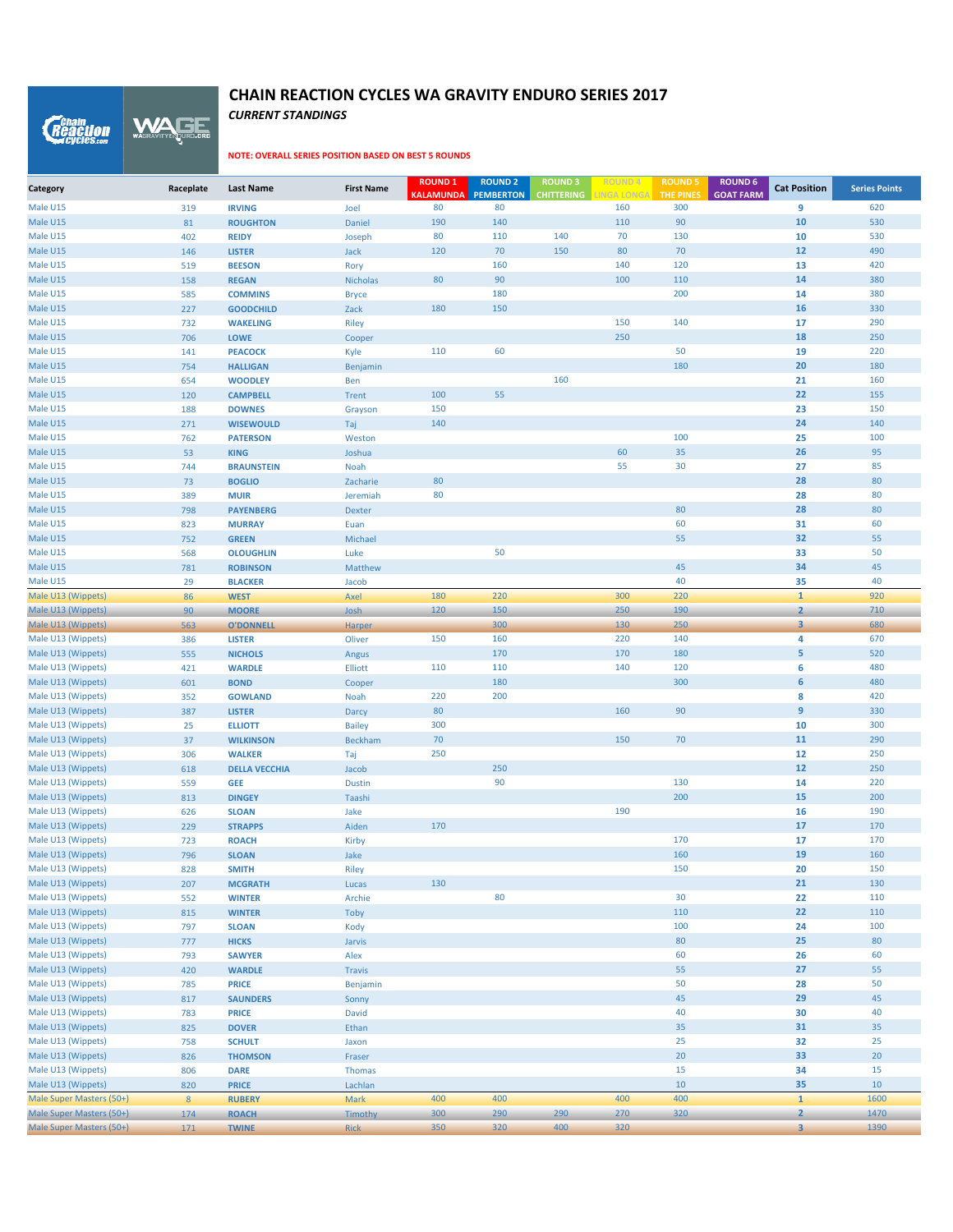*CURRENT STANDINGS* WAGE

*Reaction* 

| Category                                             | Raceplate  | <b>Last Name</b>                   | <b>First Name</b> | <b>ROUND1</b><br><b>KALAMUNDA</b> | <b>ROUND 2</b><br><b>PEMBERTON</b> | <b>ROUND3</b><br><b>CHITTERING</b> | <b>ROUND4</b><br><b>INGA LONGA</b> | <b>ROUND 5</b><br><b>THE PINES</b> | <b>ROUND 6</b><br><b>GOAT FARM</b> | <b>Cat Position</b>              | <b>Series Points</b> |
|------------------------------------------------------|------------|------------------------------------|-------------------|-----------------------------------|------------------------------------|------------------------------------|------------------------------------|------------------------------------|------------------------------------|----------------------------------|----------------------|
| Male Super Masters (50+)                             | 220        | <b>WALLER</b>                      | Robert            | 320                               | 350                                | 350                                | 350                                |                                    |                                    | 4                                | 1370                 |
| Male Super Masters (50+)                             | 50         | <b>JOYCE</b>                       | Merv              | 290                               | 260                                | 270                                | 240                                | 300                                |                                    | 5                                | 1360                 |
| Male Super Masters (50+)                             | 125        | <b>KYME</b>                        | <b>Steve</b>      | 270                               | 250                                |                                    | 250                                | 280                                |                                    | $\boldsymbol{6}$                 | 1050                 |
| Male Super Masters (50+)                             | 260        | <b>WITHERS</b>                     | Andrew            | 280                               |                                    | 250                                | 230                                |                                    |                                    | $\overline{7}$                   | 760                  |
| Male Super Masters (50+)                             | 500        | <b>CUMMINGS</b>                    | Mark              | 220                               | 190                                |                                    |                                    | 250                                |                                    | 8                                | 660                  |
| Male Super Masters (50+)                             | 541        | <b>RUTTICO</b>                     | Mike              |                                   | 300                                |                                    | 300                                |                                    |                                    | 9                                | 600                  |
| Male Super Masters (50+)                             | 610        | <b>TUCKNOTT</b>                    | Tony              |                                   |                                    | 300                                | 280                                |                                    |                                    | 10                               | 580                  |
| Male Super Masters (50+)                             | 684        | <b>O'CONNOR</b>                    | Rory              |                                   |                                    | 280                                | 290                                |                                    |                                    | 11                               | 570                  |
| Male Super Masters (50+)                             | 517        | <b>BYRNE</b>                       | Dean              |                                   | 270                                |                                    |                                    | 290                                |                                    | 12                               | 560                  |
| Male Super Masters (50+)                             | 577        | <b>WETTSTEIN</b>                   | Ron               |                                   | 240                                |                                    |                                    | 270                                |                                    | 13                               | 510                  |
| Male Super Masters (50+)                             | 459        | <b>NEVE</b>                        | Paul              |                                   | 180                                | 320                                |                                    |                                    |                                    | 14                               | 500                  |
| Male Super Masters (50+)                             | 97         | <b>MELHUISH</b>                    | Simon             | 210                               |                                    | 240                                |                                    |                                    |                                    | 15                               | 450                  |
| Male Super Masters (50+)                             | 773        | <b>MESSENGER</b>                   | Mark              |                                   |                                    |                                    |                                    | 350                                |                                    | 16                               | 350                  |
| Male Super Masters (50+)<br>Male Super Masters (50+) | 301        | <b>MILLARD</b>                     | Peter             |                                   | 290                                |                                    | 260                                |                                    |                                    | 17<br>18                         | 290<br>260           |
| Male Super Masters (50+)                             | 710<br>755 | <b>DERRICK</b><br><b>ALAMANGOS</b> | Roger<br>Matthew  |                                   |                                    |                                    |                                    | 260                                |                                    | 18                               | 260                  |
| Male Super Masters (50+)                             | 248        | <b>DIAZ</b>                        | Vasily            | 250                               |                                    |                                    |                                    |                                    |                                    | 20                               | 250                  |
| Male Super Masters (50+)                             | 198        | <b>NEVE</b>                        | Paul              | 240                               |                                    |                                    |                                    |                                    |                                    | 21                               | 240                  |
| Male Super Masters (50+)                             | 795        | <b>ARCHER</b>                      | Terrence          |                                   |                                    |                                    |                                    | 240                                |                                    | 21                               | 240                  |
| Male Super Masters (50+)                             | 189        | <b>BEGLEY</b>                      | Richard           | 230                               |                                    |                                    |                                    |                                    |                                    | 23                               | 230                  |
| Male Super Masters (50+)                             | 514        | <b>SWAINSTON</b>                   | Dave              |                                   | 220                                |                                    |                                    |                                    |                                    | 24                               | 220                  |
| Male Super Masters (50+)                             | 743        | <b>WALL</b>                        | Rob               |                                   |                                    |                                    | 220                                |                                    |                                    | 24                               | 220                  |
| Male Super Masters (50+)                             | 258        | <b>JOYCE</b>                       | Andy              | 210                               |                                    |                                    |                                    |                                    |                                    | 26                               | 210                  |
| Male Super Masters (50+)                             | 274        | <b>LISTER</b>                      | Gavin             | 210                               |                                    |                                    |                                    |                                    |                                    | 26                               | 210                  |
| Male Super Masters (50+)                             | 341        | <b>BOYLAN</b>                      | <b>Brian</b>      |                                   | 210                                |                                    |                                    |                                    |                                    | 26                               | 210                  |
| Male Super Masters (50+)                             | 551        | <b>DOWNING</b>                     | John              |                                   | 200                                |                                    |                                    |                                    |                                    | 29                               | 200                  |
| Male Super Masters (50+)                             | 523        | <b>MCCLEERY</b>                    | Ross              |                                   | 170                                |                                    |                                    |                                    |                                    | 30                               | 170                  |
| Male Super Masters (50+)                             | 584        | <b>GREENSHIELDS</b>                | <b>Steven</b>     |                                   | 160                                |                                    |                                    |                                    |                                    | 31                               | 160                  |
| Male Super Masters (50+)                             | 614        | <b>SHELDRICK</b>                   | <b>Brian</b>      |                                   | 150                                |                                    |                                    |                                    |                                    | 32                               | 150                  |
| Male Sport (19 - 39)                                 | 63         | <b>HARMS</b>                       | <b>Darren</b>     | 330                               | 380                                | 400                                | 390                                | 380                                |                                    | $\mathbf{1}$                     | 1880                 |
| Male Sport (19 - 39)                                 | 312        | <b>SCURLOCK</b>                    | <b>Tristan</b>    | 500                               |                                    | 360                                | 380                                | 500                                |                                    | $\overline{\mathbf{2}}$          | 1740                 |
| Male Sport (19 - 39)                                 | 38         | <b>ATHANASSIOU</b>                 | Jamie             | 310                               | 370                                | 370                                | 350                                | 330                                |                                    | 3                                | 1730                 |
| Male Sport (19 - 39)                                 | 121        | <b>OLIVER</b>                      | Morgan            | 420                               | 360                                | 320                                | 290                                | 320                                |                                    | 4                                | 1710                 |
| Male Sport (19 - 39)                                 | 117        | <b>JURY</b>                        | Ben               | 340                               | 390                                | 300                                |                                    | 280                                |                                    | 5                                | 1310                 |
| Male Sport (19 - 39)                                 | 483        | <b>TURNER</b>                      | Matt              | 400                               |                                    | 450                                | 450                                |                                    |                                    | $6\phantom{1}$                   | 1300                 |
| Male Sport (19 - 39)<br>Male Sport (19 - 39)         | 167        | <b>BENNETT</b>                     | Ash               | 260<br>250                        | 340                                | 330                                | 300<br>370                         | 340<br>270                         |                                    | $\overline{7}$<br>$\overline{7}$ | 1230<br>1230         |
| Male Sport (19 - 39)                                 | 285<br>536 | <b>SMITH</b><br><b>ALGATE</b>      | Cameron<br>Jake   |                                   | 420                                | 380                                |                                    | 390                                |                                    | 9                                | 1190                 |
| Male Sport (19 - 39)                                 | 19         | <b>FABIAN</b>                      | Lukas             | 390                               | 400                                | 390                                |                                    |                                    |                                    | 10                               | 1180                 |
| Male Sport (19 - 39)                                 | 502        | <b>BLACK</b>                       | Daniel            | 70                                | 230                                | 270                                | 260                                | 130                                |                                    | 11                               | 960                  |
| Male Sport (19 - 39)                                 | 118        | <b>GRUBB</b>                       | Tim               | 130                               | 290                                | 340                                | 190                                |                                    |                                    | 12                               | 950                  |
| Male Sport (19 - 39)                                 | 163        | <b>JACKSON</b>                     | Michael           | 380                               |                                    | 170                                | 200                                | 170                                |                                    | 13                               | 920                  |
| Male Sport (19 - 39)                                 | 484        | <b>PRYCE</b>                       | Jayden            | 125                               |                                    | 360                                | 420                                |                                    |                                    | 14                               | 905                  |
| Male Sport (19 - 39)                                 | 329        | <b>DOUGHTY</b>                     | Shaun             | 370                               | 500                                |                                    |                                    |                                    |                                    | 15                               | 870                  |
| Male Sport (19 - 39)                                 | 576        | <b>ATHERTON</b>                    | Mark              |                                   | 270                                |                                    | 310                                | 250                                |                                    | 16                               | 830                  |
| Male Sport (19 - 39)                                 | 518        | <b>GIBLETT</b>                     | Joel              |                                   |                                    | 420                                | 400                                |                                    |                                    | 17                               | 820                  |
| Male Sport (19 - 39)                                 | 332        | <b>RYAN</b>                        | Joel              | 230                               |                                    | 250                                | 220                                | 100                                |                                    | 18                               | 800                  |
| Male Sport (19 - 39)                                 | 317        | <b>STEINBECK</b>                   | Daniel            | 360                               | 280                                |                                    |                                    | 145                                |                                    | 19                               | 785                  |
| Male Sport (19 - 39)                                 | 186        | <b>DOWNES</b>                      | Mitchell          | 280                               |                                    |                                    | 240                                | 240                                |                                    | 20                               | 760                  |
| Male Sport (19 - 39)                                 | 17         | <b>GREEN</b>                       | <b>Bryn</b>       | 70                                | 320                                |                                    |                                    | 360                                |                                    | 21                               | 750                  |
| Male Sport (19 - 39)                                 | 89         | <b>ROSSER</b>                      | Tim               | 145                               | 135                                | 150                                | 130                                | 190                                |                                    | 21                               | 750                  |
| Male Sport (19 - 39)                                 | 727        | <b>BYATT</b>                       | Adam              |                                   |                                    |                                    | 330                                | 400                                |                                    | 23                               | 730                  |
| Male Sport (19 - 39)                                 | 26         | <b>GLATZ</b>                       | Wade              | 350                               |                                    |                                    |                                    | 370                                |                                    | 24                               | 720                  |
| Male Sport (19 - 39)                                 | 287        | <b>KING</b>                        | Joel              | 220                               | 160                                |                                    | 140                                | 160                                |                                    | 25                               | 680                  |
| Male Sport (19 - 39)                                 | 88         | <b>CAIN</b>                        | Trent             |                                   |                                    | 280                                | 250                                | 120                                |                                    | 26                               | 650                  |
| Male Sport (19 - 39)                                 | 94         | <b>CRICHTON</b>                    | Peter             | 300                               |                                    |                                    | 340                                |                                    |                                    | 27                               | 640                  |
| Male Sport (19 - 39)                                 | 465        | <b>CARTER</b>                      | <b>Nicholas</b>   |                                   |                                    | 310                                | 320                                |                                    |                                    | 28                               | 630                  |
| Male Sport (19 - 39)                                 | 231        | <b>DAVEY</b>                       | Justin            | 290                               | 330                                |                                    |                                    |                                    |                                    | 29                               | 620                  |
| Male Sport (19 - 39)                                 | 540        | <b>KLYNNYK</b>                     | Paul              |                                   | 95                                 |                                    | 280                                | 210                                |                                    | 30                               | 585                  |
| Male Sport (19 - 39)                                 | 677        | <b>MCCLENAGHAN</b>                 | James             |                                   | 360                                | 230                                | 210                                | 125<br>200                         |                                    | 31<br>32                         | 565<br>560           |
| Male Sport (19 - 39)<br>Male Sport (19 - 39)         | 603        | <b>SCHULT</b><br><b>POST</b>       | Evan              |                                   | 260                                |                                    | 160                                | 115                                |                                    | 33                               | 535                  |
| Male Sport (19 - 39)                                 | 580<br>583 | <b>O'HEHIR</b>                     | Jesse<br>Ryan     |                                   | 190                                | 220                                | 125                                |                                    |                                    | 33                               | 535                  |
| Male Sport (19 - 39)                                 | 106        | <b>RANSLEY</b>                     | Ben               |                                   | 310                                |                                    |                                    | 220                                |                                    | 35                               | 530                  |
| Male Sport (19 - 39)                                 | 138        | <b>CAMPBELL</b>                    | Cooper            | 120                               | 110                                | 110                                | 110                                | 80                                 |                                    | 35                               | 530                  |
|                                                      |            |                                    |                   |                                   |                                    |                                    |                                    |                                    |                                    |                                  |                      |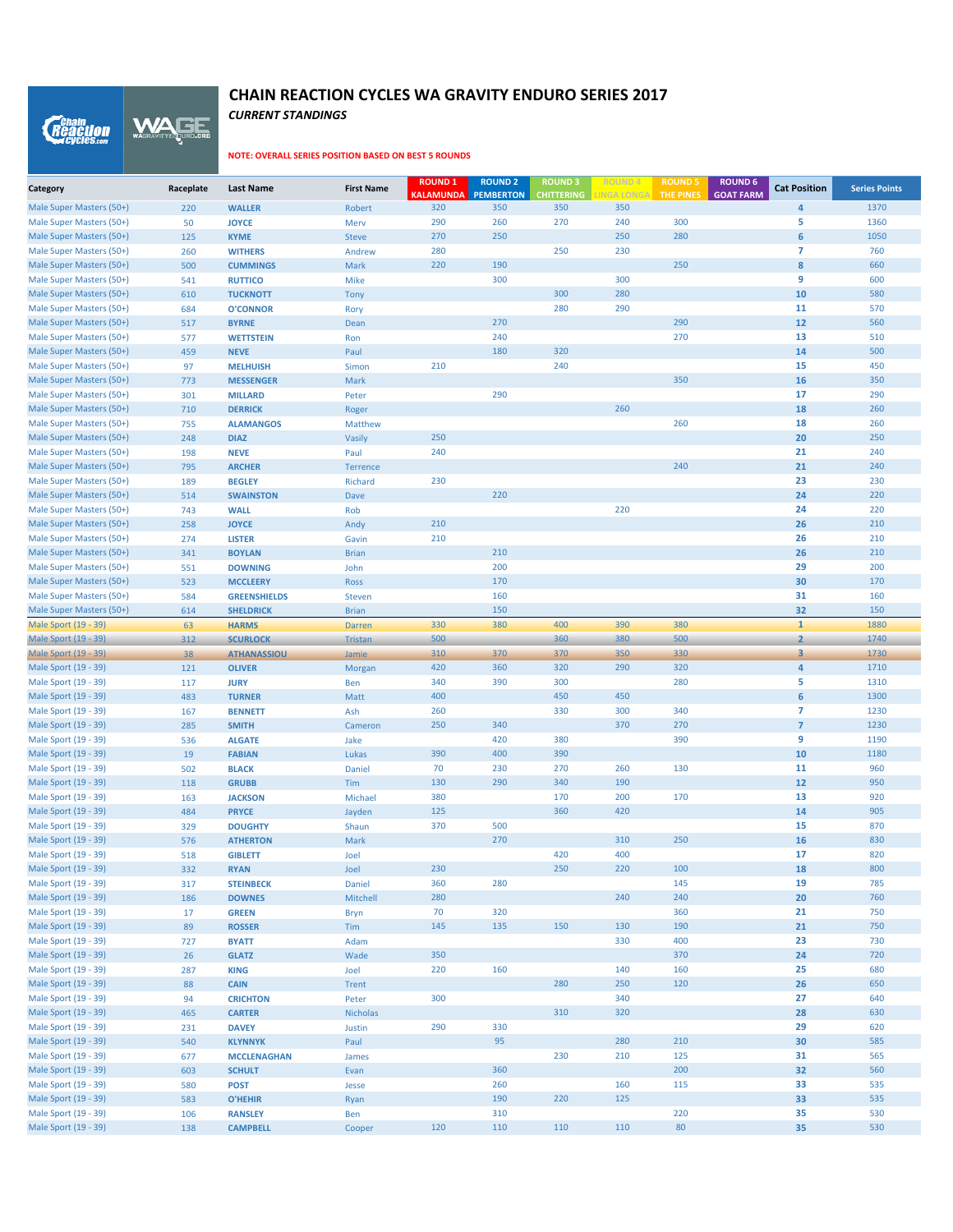*CURRENT STANDINGS*

WAGE

*Reaction* 

| Category                                     | Raceplate  | <b>Last Name</b>                   | <b>First Name</b>       | <b>ROUND 1</b><br><b>KALAMUNDA</b> | <b>ROUND 2</b><br><b>PEMBERTON</b> | <b>ROUND 3</b><br><b>CHITTERING</b> | <b>ROUND 4</b><br><b>INGA LONGA</b> | <b>ROUND 5</b><br><b>THE PINES</b> | <b>ROUND 6</b><br><b>GOAT FARM</b> | <b>Cat Position</b> | <b>Series Points</b> |
|----------------------------------------------|------------|------------------------------------|-------------------------|------------------------------------|------------------------------------|-------------------------------------|-------------------------------------|------------------------------------|------------------------------------|---------------------|----------------------|
| Male Sport (19 - 39)                         | 607        | <b>PRICE</b>                       | Jared                   |                                    | 200                                | 260                                 |                                     | 45                                 |                                    | 37                  | 505                  |
| Male Sport (19 - 39)                         | 590        | <b>JOHNSTON</b>                    | Simon                   |                                    |                                    | 130                                 | 135                                 | 230                                |                                    | 38                  | 495                  |
| Male Sport (19 - 39)                         | 34         | <b>LANCE</b>                       | Dave                    | 150                                |                                    | 145                                 | 120                                 | 75                                 |                                    | 39                  | 490                  |
| Male Sport (19 - 39)                         | 528        | <b>OATES</b>                       | Rhys                    |                                    | 140                                | 180                                 | 100                                 | 60                                 |                                    | 40                  | 480                  |
| Male Sport (19 - 39)                         | 524        | <b>JORDAN</b>                      | John                    |                                    | 450                                |                                     |                                     |                                    |                                    | 41                  | 450                  |
| Male Sport (19 - 39)                         | 746        | <b>BALL</b>                        | Mike                    |                                    |                                    |                                     |                                     | 450                                |                                    | 41                  | 450                  |
| Male Sport (19 - 39)                         | 320        | <b>MCGRATH</b>                     | Jeff                    | 75                                 |                                    | 200                                 | 170                                 |                                    |                                    | 43                  | 445                  |
| Male Sport (19 - 39)                         | 83         | <b>RAPSON</b>                      | Christopher             | 170                                |                                    | 100                                 | 115                                 | 46                                 |                                    | 44                  | 431                  |
| Male Sport (19 - 39)<br>Male Sport (19 - 39) | 49         | <b>GOUGH</b>                       | Dean                    | 270                                |                                    |                                     |                                     | 150<br>420                         |                                    | 45                  | 420                  |
| Male Sport (19 - 39)                         | 821        | <b>TATHAM</b><br><b>FULLER</b>     | Rhys                    | 240                                | 170                                |                                     |                                     |                                    |                                    | 45<br>47            | 420<br>410           |
| Male Sport (19 - 39)                         | 187<br>305 | <b>WOOD</b>                        | Marty<br>Jamie          | 70                                 | 125                                | 210                                 |                                     |                                    |                                    | 48                  | 405                  |
| Male Sport (19 - 39)                         | 520        | <b>MCDONALD</b>                    | Ryan                    |                                    | 145                                |                                     |                                     | 260                                |                                    | 48                  | 405                  |
| Male Sport (19 - 39)                         | 680        | <b>MILLBAND</b>                    | Daniel                  |                                    |                                    | 135                                 | 105                                 | 135                                |                                    | 50                  | 375                  |
| Male Sport (19 - 39)                         | 724        | <b>DALEY</b>                       | Ryan                    |                                    |                                    |                                     | 360                                 |                                    |                                    | 51                  | 360                  |
| Male Sport (19 - 39)                         | 539        | <b>KIDDLE</b>                      | Jamie                   |                                    | 210                                |                                     | 145                                 |                                    |                                    | 52                  | 355                  |
| Male Sport (19 - 39)                         | 498        | <b>HENDERSON</b>                   | Jamie                   | 190                                | 160                                |                                     |                                     |                                    |                                    | 53                  | 350                  |
| Male Sport (19 - 39)                         | 760        | <b>PETTERSEN</b>                   | Scott                   |                                    |                                    |                                     |                                     | 350                                |                                    | 53                  | 350                  |
| Male Sport (19 - 39)                         | 597        | <b>SNEYD</b>                       | Mike                    |                                    | 180                                | 160                                 |                                     |                                    |                                    | 55                  | 340                  |
| Male Sport (19 - 39)                         | 114        | <b>BRUNING</b>                     | Joel                    | 320                                |                                    |                                     |                                     |                                    |                                    | 56                  | 320                  |
| Male Sport (19 - 39)                         | 148        | <b>LINDAHL</b>                     | <b>Dylan</b>            | 90                                 | 50                                 | 95                                  | 85                                  |                                    |                                    | 56                  | 320                  |
| Male Sport (19 - 39)                         | 36         | <b>MCNALLY</b>                     | Patrick                 | 200                                |                                    | 115                                 |                                     |                                    |                                    | 58                  | 315                  |
| Male Sport (19 - 39)                         | 44         | <b>PETERSEN</b>                    | <b>Trent</b>            | 70                                 |                                    | 240                                 |                                     |                                    |                                    | 59                  | 310                  |
| Male Sport (19 - 39)                         | 761        | <b>LONGMAN</b>                     | Tom                     |                                    |                                    |                                     |                                     | 310                                |                                    | 59                  | 310                  |
| Male Sport (19 - 39)<br>Male Sport (19 - 39) | 504<br>619 | <b>CHEESEMAN</b>                   | Robert                  |                                    | 300                                |                                     |                                     | 300                                |                                    | 61<br>61            | 300<br>300           |
| Male Sport (19 - 39)                         | 96         | <b>SMITH</b><br><b>RAYFIELD</b>    | Kelvin<br>Jonathan      | 100                                | 85                                 | 105                                 |                                     |                                    |                                    | 63                  | 290                  |
| Male Sport (19 - 39)                         | 663        | <b>ZEC</b>                         | Zac                     |                                    |                                    | 290                                 |                                     |                                    |                                    | 63                  | 290                  |
| Male Sport (19 - 39)                         | 775        | <b>WESTBROOK</b>                   | Matt                    |                                    |                                    |                                     |                                     | 290                                |                                    | 63                  | 290                  |
| Male Sport (19 - 39)                         | 314        | <b>DE REEPER</b>                   | Jack                    | 135                                |                                    | 140                                 |                                     |                                    |                                    | 66                  | 275                  |
| Male Sport (19 - 39)                         | 739        | <b>BOASE</b>                       | Aaron                   |                                    |                                    |                                     | 270                                 |                                    |                                    | 67                  | 270                  |
| Male Sport (19 - 39)                         | 532        | <b>PANKHURST</b>                   | Jeremy                  |                                    | 250                                |                                     |                                     |                                    |                                    | 68                  | 250                  |
| Male Sport (19 - 39)                         | 522        | <b>HODGKINSON</b>                  | Joel                    |                                    | 240                                |                                     |                                     |                                    |                                    | 69                  | 240                  |
| Male Sport (19 - 39)                         | 293        | <b>EREN</b>                        | Emre                    | 70                                 | 80                                 | 80                                  |                                     |                                    |                                    | 70                  | 230                  |
| Male Sport (19 - 39)                         | 741        | <b>WALKER</b>                      | <b>Brett</b>            |                                    |                                    |                                     | 230                                 |                                    |                                    | 70                  | 230                  |
| Male Sport (19 - 39)                         | 553        | <b>STAN-BISHOP</b>                 | Phil                    |                                    | 220                                |                                     |                                     |                                    |                                    | 72                  | 220                  |
| Male Sport (19 - 39)                         | 55         | <b>DREW</b>                        | Tristrum                | 210                                |                                    |                                     |                                     |                                    |                                    | 73                  | 210                  |
| Male Sport (19 - 39)                         | 670<br>652 | <b>DILLON</b>                      | Ryan                    |                                    |                                    | 120<br>190                          | 80                                  |                                    |                                    | 74<br>75            | 200<br>190           |
| Male Sport (19 - 39)<br>Male Sport (19 - 39) | 191        | <b>TURNS</b><br><b>BRUNING</b>     | Andrew<br><b>Travis</b> | 180                                |                                    |                                     |                                     |                                    |                                    | 76                  | 180                  |
| Male Sport (19 - 39)                         | 736        | <b>STEWART</b>                     | Doug                    |                                    |                                    |                                     | 180                                 |                                    |                                    | 76                  | 180                  |
| Male Sport (19 - 39)                         | 782        | <b>SMITH</b>                       | Chris                   |                                    |                                    |                                     |                                     | 180                                |                                    | 76                  | 180                  |
| Male Sport (19 - 39)                         | 134        | <b>MARTIN</b>                      | Gerard                  | 105                                | 60                                 |                                     |                                     |                                    |                                    | 79                  | 165                  |
| Male Sport (19 - 39)                         | 64         | <b>WALKER</b>                      | Darryn                  | 160                                |                                    |                                     |                                     |                                    |                                    | 80                  | 160                  |
| Male Sport (19 - 39)                         | 598        | <b>WILSON</b>                      | Matt                    |                                    | 65                                 |                                     | 95                                  |                                    |                                    | 80                  | 160                  |
| Male Sport (19 - 39)                         | 708        | <b>BECK</b>                        | Tim                     |                                    |                                    |                                     | 150                                 |                                    |                                    | 82                  | 150                  |
| Male Sport (19 - 39)                         | 605        | <b>MOSS</b>                        | <b>Bennet</b>           |                                    | 100                                |                                     |                                     | 49                                 |                                    | 83                  | 149                  |
| Male Sport (19 - 39)                         | 164        | <b>ADAMS</b>                       | Anthony                 | 70                                 | 75                                 |                                     |                                     |                                    |                                    | 84                  | 145                  |
| Male Sport (19 - 39)                         | 807        | <b>COLVIN</b>                      | Ben                     |                                    |                                    |                                     |                                     | 145                                |                                    | 84                  | 145                  |
| Male Sport (19 - 39)                         | 216        | <b>ASHLEY</b>                      | Shane                   | 140                                |                                    |                                     |                                     |                                    |                                    | 86                  | 140                  |
| Male Sport (19 - 39)<br>Male Sport (19 - 39) | 578        | <b>CAMPBELL</b>                    | Allan                   | 95                                 | 130                                |                                     |                                     | 33                                 |                                    | 87<br>88            | 130<br>128           |
| Male Sport (19 - 39)                         | 60<br>223  | <b>FEARN</b><br><b>BUTTERWORTH</b> | Paul<br>Chris           | 85                                 |                                    |                                     |                                     | 43                                 |                                    | 88                  | 128                  |
| Male Sport (19 - 39)                         | 660        | LAM                                | Stefan                  |                                    |                                    | 125                                 |                                     |                                    |                                    | 90                  | 125                  |
| Male Sport (19 - 39)                         | 530        | <b>TANG</b>                        | Patrick                 |                                    | 120                                |                                     |                                     |                                    |                                    | 91                  | 120                  |
| Male Sport (19 - 39)                         | 509        | <b>SEWELL</b>                      | Alex                    | 115                                |                                    |                                     |                                     |                                    |                                    | 92                  | 115                  |
| Male Sport (19 - 39)                         | 575        | <b>MATTHEWMAN</b>                  | Ashley                  |                                    | 115                                |                                     |                                     |                                    |                                    | 92                  | 115                  |
| Male Sport (19 - 39)                         | 209        | <b>BAGLEY</b>                      | Ryan                    | 70                                 |                                    |                                     |                                     | 44                                 |                                    | 94                  | 114                  |
| Male Sport (19 - 39)                         | 324        | <b>FULFORD</b>                     | Ashley                  | 110                                |                                    |                                     |                                     |                                    |                                    | 95                  | 110                  |
| Male Sport (19 - 39)                         | 738        | <b>BLAIR</b>                       | Gerard                  |                                    |                                    |                                     |                                     | 110                                |                                    | 95                  | 110                  |
| Male Sport (19 - 39)                         | 269        | LANG                               | Dale                    |                                    | 105                                |                                     |                                     |                                    |                                    | 97                  | 105                  |
| Male Sport (19 - 39)                         | 745        | <b>COLLIS</b>                      | Adam                    |                                    |                                    |                                     |                                     | 105                                |                                    | 97                  | 105                  |
| Male Sport (19 - 39)                         | 822        | <b>INMAN</b>                       | Will                    |                                    |                                    |                                     |                                     | 95                                 |                                    | 99                  | 95                   |
| Male Sport (19 - 39)                         | 592        | <b>WHITE</b>                       | Tom                     |                                    | 55                                 |                                     |                                     | 38                                 |                                    | 100                 | 93                   |
| Male Sport (19 - 39)                         | 534        | <b>MACKIE</b>                      | Cameron                 |                                    | 90                                 |                                     |                                     |                                    |                                    | 101                 | 90                   |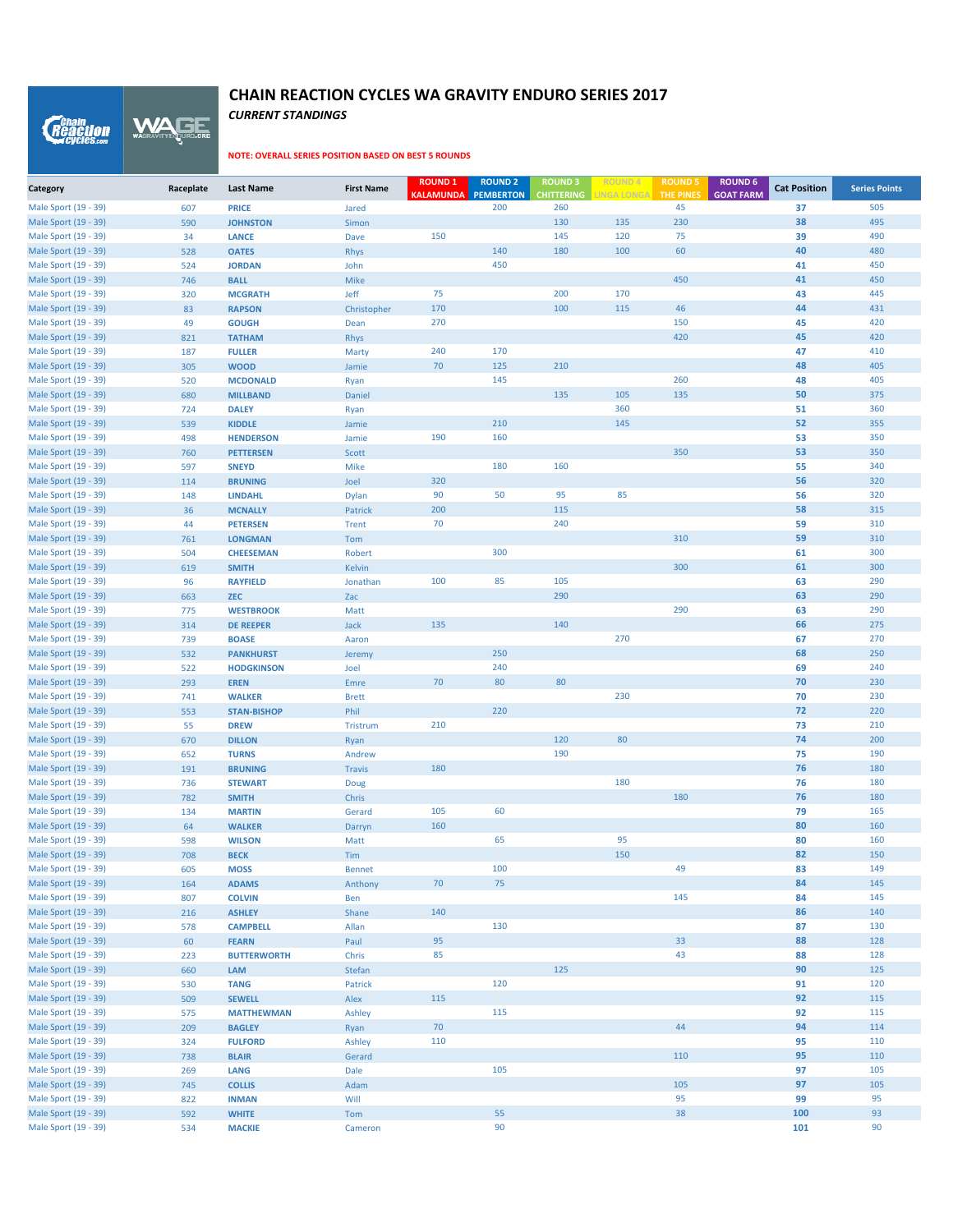WAGE *Reaction* 

#### **NOTE: OVERALL SERIES POSITION BASED ON BEST 5 ROUNDS**

*CURRENT STANDINGS*

| Category                                         | Raceplate  | <b>Last Name</b>                | <b>First Name</b>        | <b>ROUND 1</b><br><b>KALAMUNDA</b> | <b>ROUND 2</b><br><b>PEMBERTON</b> | <b>ROUND 3</b><br><b>CHITTERING</b> | <b>ROUND4</b><br><b>LINGA LONGA</b> | <b>ROUND 5</b><br><b>THE PINES</b> | <b>ROUND 6</b><br><b>GOAT FARM</b> | <b>Cat Position</b>     | <b>Series Points</b> |
|--------------------------------------------------|------------|---------------------------------|--------------------------|------------------------------------|------------------------------------|-------------------------------------|-------------------------------------|------------------------------------|------------------------------------|-------------------------|----------------------|
| Male Sport (19 - 39)                             | 679        | <b>WALKER</b>                   | <b>Bryce</b>             |                                    |                                    | 90                                  |                                     |                                    |                                    | 101                     | 90                   |
| Male Sport (19 - 39)                             | 733        | <b>HASLAM</b>                   | Jamie                    |                                    |                                    |                                     | 90                                  |                                    |                                    | 101                     | 90                   |
| Male Sport (19 - 39)                             | 764        | <b>BARNETT</b>                  | Adam                     |                                    |                                    |                                     |                                     | 90                                 |                                    | 101                     | 90                   |
| Male Sport (19 - 39)                             | 410        | <b>MARTIN</b>                   | Jeremy                   |                                    |                                    | 85                                  |                                     |                                    |                                    | 105                     | 85                   |
| Male Sport (19 - 39)                             | 811        | <b>BOWLER</b>                   | Nathan                   |                                    |                                    |                                     |                                     | 85                                 |                                    | 105                     | 85                   |
| Male Sport (19 - 39)                             | 606        | <b>DOYLE</b>                    | Matt                     |                                    | 49                                 |                                     |                                     | 35                                 |                                    | 107                     | 84                   |
| Male Sport (19 - 39)                             | 215        | <b>NEILL</b>                    | Chris                    | 80                                 |                                    |                                     |                                     |                                    |                                    | 108                     | 80                   |
| Male Sport (19 - 39)                             | 721        | <b>DOWNES</b>                   | Kyke                     |                                    |                                    |                                     | 75                                  |                                    |                                    | 109                     | 75                   |
| Male Sport (19 - 39)                             | 115        | <b>ANESBURY</b>                 | <b>Jack</b>              | 70                                 |                                    |                                     |                                     |                                    |                                    | 110                     | 70                   |
| Male Sport (19 - 39)                             | 565        |                                 |                          |                                    | 70                                 |                                     |                                     |                                    |                                    | 110                     | 70                   |
| Male Sport (19 - 39)                             | 748        | <b>WILSON</b>                   | Chris                    |                                    |                                    |                                     |                                     | 70                                 |                                    | 110                     | 70                   |
| Male Sport (19 - 39)                             | 765        | <b>EVERY</b>                    | Peter                    |                                    |                                    |                                     |                                     | 70                                 |                                    | 110                     | 70                   |
| Male Sport (19 - 39)                             | 749        | <b>DUFF</b>                     | Marty                    |                                    |                                    |                                     |                                     | 55                                 |                                    | 114                     | 55                   |
| Male Sport (19 - 39)<br>Male Sport (19 - 39)     | 809        | <b>REYNOLDS</b>                 | Shane                    |                                    |                                    |                                     |                                     | 50<br>48                           |                                    | 115<br>116              | 50<br>48             |
| Male Sport (19 - 39)                             | 794<br>787 | <b>SLOAN</b><br><b>BROWN</b>    | <b>David</b><br>Nickolas |                                    |                                    |                                     |                                     | 47                                 |                                    | 117                     | 47                   |
| Male Sport (19 - 39)                             | 799        | <b>KHOURY</b>                   | Phillip                  |                                    |                                    |                                     |                                     | 42                                 |                                    | 118                     | 42                   |
| Male Sport (19 - 39)                             | 750        | <b>POST</b>                     | Asher                    |                                    |                                    |                                     |                                     | 41                                 |                                    | 119                     | 41                   |
| Male Sport (19 - 39)                             | 92         | <b>WILSON</b>                   | Phil                     |                                    |                                    |                                     |                                     | 40                                 |                                    | 120                     | 40                   |
| Male Sport (19 - 39)                             | 788        | <b>DOWLING</b>                  | Ryan                     |                                    |                                    |                                     |                                     | 39                                 |                                    | 121                     | 39                   |
| Male Sport (19 - 39)                             | 769        | <b>SMITH</b>                    | Sebastian                |                                    |                                    |                                     |                                     | 37                                 |                                    | 122                     | 37                   |
| Male Sport (19 - 39)                             | 753        | <b>STUART-FORBES</b>            | Sam                      |                                    |                                    |                                     |                                     | 36                                 |                                    | 123                     | 36                   |
| Male Sport (19 - 39)                             | 770        | <b>DOWNES</b>                   | Kyle                     |                                    |                                    |                                     |                                     | 34                                 |                                    | 124                     | 34                   |
| Male Masters (40 - 49)                           | 68         | <b>STEPHENS</b>                 | Dave                     | 350                                | 400                                | 300                                 | 400                                 | 400                                |                                    | $\mathbf{1}$            | 1850                 |
| Male Masters (40 - 49)                           | 493        | <b>MCGRATH</b>                  | Ben                      | 320                                | 280                                | 320                                 | 350                                 | 320                                |                                    | $\overline{2}$          | 1590                 |
| Male Masters (40 - 49)                           | 444        | <b>DAVIES</b>                   | Dean                     | 300                                | 300                                | 400                                 |                                     | 280                                |                                    | $\overline{\mathbf{3}}$ | 1280                 |
| Male Masters (40 - 49)                           | 466        | <b>HALL</b>                     | Graeme                   | 280                                | 230                                | 270                                 | 260                                 | 240                                |                                    | $\overline{\mathbf{3}}$ | 1280                 |
| Male Masters (40 - 49)                           | 80         | <b>ROUGHTON</b>                 | Wayne                    | 240                                | 220                                | 210                                 | 270                                 | 200                                |                                    | 5                       | 1140                 |
| Male Masters (40 - 49)                           | 13         | <b>MCARTHUR</b>                 | Ben                      | 250                                | 160                                | 180                                 | 230                                 | 250                                |                                    | 6                       | 1070                 |
| Male Masters (40 - 49)                           | 315        | <b>CARNEY</b>                   | John                     | 400                                | 350                                |                                     |                                     | 290                                |                                    | $\overline{7}$          | 1040                 |
| Male Masters (40 - 49)                           | 302        | <b>MORGAN</b>                   | Jamie                    |                                    | 190                                | 200                                 | 250                                 | 230                                |                                    | 8                       | 870                  |
| Male Masters (40 - 49)                           | 586        | <b>JENAWAY</b>                  | Landon                   |                                    | 170                                | 350                                 | 290                                 |                                    |                                    | 9                       | 810                  |
| Male Masters (40 - 49)                           | 411        | <b>LEWIS</b>                    | Greg                     | 260                                | 240                                | 280                                 |                                     |                                    |                                    | 10                      | 780                  |
| Male Masters (40 - 49)                           | 405        | LANE                            | <b>Steve</b>             | 135                                | 145                                |                                     | 220                                 | 260                                |                                    | 11                      | 760                  |
| Male Masters (40 - 49)                           | 376        | <b>HERITAGE</b>                 | Mark                     | 180                                | 100                                | 145                                 | 180                                 | 145                                |                                    | 12                      | 750                  |
| Male Masters (40 - 49)                           | 289        | <b>THOMSON</b>                  | Chris                    | 105                                | 115                                | 100                                 | 150                                 | 180                                |                                    | 13                      | 650                  |
| Male Masters (40 - 49)                           | 398        | <b>WALKER</b>                   | Ryan                     | 230                                | 180                                |                                     | 240                                 | 350                                |                                    | 13                      | 650                  |
| Male Masters (40 - 49)<br>Male Masters (40 - 49) | 533<br>691 | <b>BENNETT</b><br><b>DUCKER</b> | Tim                      |                                    | 290                                | 290                                 | 320                                 |                                    |                                    | 15<br>16                | 640<br>610           |
| Male Masters (40 - 49)                           | 512        | <b>JONES</b>                    | Nathan<br>Clive          |                                    | 150                                | 160                                 |                                     | 270                                |                                    | 17                      | 580                  |
| Male Masters (40 - 49)                           | 33         | <b>HICKSON</b>                  | Chris                    | 290                                | 260                                |                                     |                                     |                                    |                                    | 18                      | 550                  |
| Male Masters (40 - 49)                           | 222        | <b>BANKS</b>                    | Michael                  | 190                                | 105                                | 115                                 |                                     | 110                                |                                    | 19                      | 520                  |
| Male Masters (40 - 49)                           | 480        | <b>PANSY</b>                    | <b>Big</b>               | 210                                |                                    | 140                                 |                                     | 160                                |                                    | 20                      | 510                  |
| Male Masters (40 - 49)                           | 645        | <b>ALGIE</b>                    | Cam                      |                                    |                                    | 230                                 | 280                                 |                                    |                                    | 20                      | 510                  |
| Male Masters (40 - 49)                           | 527        | <b>HICKS</b>                    | Jarrad                   |                                    | 110                                | 125                                 |                                     | 220                                |                                    | 22                      | 455                  |
| Male Masters (40 - 49)                           | 98         | <b>GREEN</b>                    | lan                      | 140                                |                                    | 110                                 |                                     | 120                                |                                    | 23                      | 370                  |
| Male Masters (40 - 49)                           | 604        | <b>ROWLAND</b>                  | Daryn                    |                                    | 75                                 |                                     | 160                                 | 125                                |                                    | 24                      | 360                  |
| Male Masters (40 - 49)                           | 473        | <b>BINKS</b>                    | Shane                    |                                    |                                    | 150                                 | 200                                 |                                    |                                    | 25                      | 350                  |
| Male Masters (40 - 49)                           | 226        | <b>LYON</b>                     | Matt                     | 200                                |                                    | 135                                 |                                     |                                    |                                    | 26                      | 335                  |
| Male Masters (40 - 49)                           | 567        | <b>WARD</b>                     | Glen                     |                                    | 320                                |                                     |                                     |                                    |                                    | 27                      | 320                  |
| Male Masters (40 - 49)                           | 609        | <b>BOYCE</b>                    | Duncan                   |                                    | 145                                |                                     | 170                                 |                                    |                                    | 28                      | 315                  |
| Male Masters (40 - 49)                           | 712        | <b>FRY</b>                      | Aaron                    |                                    |                                    |                                     | 300                                 |                                    |                                    | 29                      | 300                  |
| Male Masters (40 - 49)                           | 779        | <b>PAYENBERG</b>                | Tobi                     |                                    |                                    |                                     |                                     | 300                                |                                    | 29                      | 300                  |
| Male Masters (40 - 49)                           | 546        | <b>BUTLER</b>                   | David                    |                                    | 125                                | 170                                 |                                     |                                    |                                    | 31                      | 295                  |
| Male Masters (40 - 49)                           | 182        | <b>LEAN</b>                     | Mark                     | 270                                |                                    |                                     |                                     |                                    |                                    | 32                      | 270                  |
| Male Masters (40 - 49)                           | 612        | <b>ALGIE</b>                    | <b>Nick</b>              |                                    | 260                                |                                     |                                     |                                    |                                    | 33                      | 260                  |
| Male Masters (40 - 49)                           | 638        | <b>EVANS</b>                    | Rob                      |                                    |                                    | 260                                 |                                     |                                    |                                    | 33                      | 260                  |
| Male Masters (40 - 49)                           | 642        | <b>MCCAUGHAN</b>                | Robert (Bob)             |                                    |                                    | 240                                 |                                     |                                    |                                    | 35                      | 240                  |
| Male Masters (40 - 49)                           | 564        | <b>O'DONNELL</b>                | Paul                     |                                    | 85                                 |                                     |                                     | 150                                |                                    | 36                      | 235                  |
| Male Masters (40 - 49)                           | 591        | <b>WHITE</b>                    | Aaron                    |                                    | 95                                 |                                     |                                     | 135                                |                                    | 37                      | 230                  |
| Male Masters (40 - 49)                           | 203        | <b>PETERSEN</b>                 | Luke                     | 220                                |                                    |                                     |                                     |                                    |                                    | 38                      | 220                  |
| Male Masters (40 - 49)                           | 366        | <b>AULD</b>                     | Wayne                    |                                    |                                    | 220                                 |                                     | 80                                 |                                    | 38                      | 220<br>220           |
| Male Masters (40 - 49)<br>Male Masters (40 - 49) | 729        | <b>WILKINSON</b>                | Martin                   | 120                                | 90                                 |                                     | 140                                 |                                    |                                    | 38<br>41                | 210                  |
| Male Masters (40 - 49)                           | 150<br>152 | <b>WILHELM</b><br><b>PEARSE</b> | Jason<br>Chris           |                                    |                                    |                                     | 210                                 |                                    |                                    | 41                      | 210                  |
|                                                  |            |                                 |                          |                                    |                                    |                                     |                                     |                                    |                                    |                         |                      |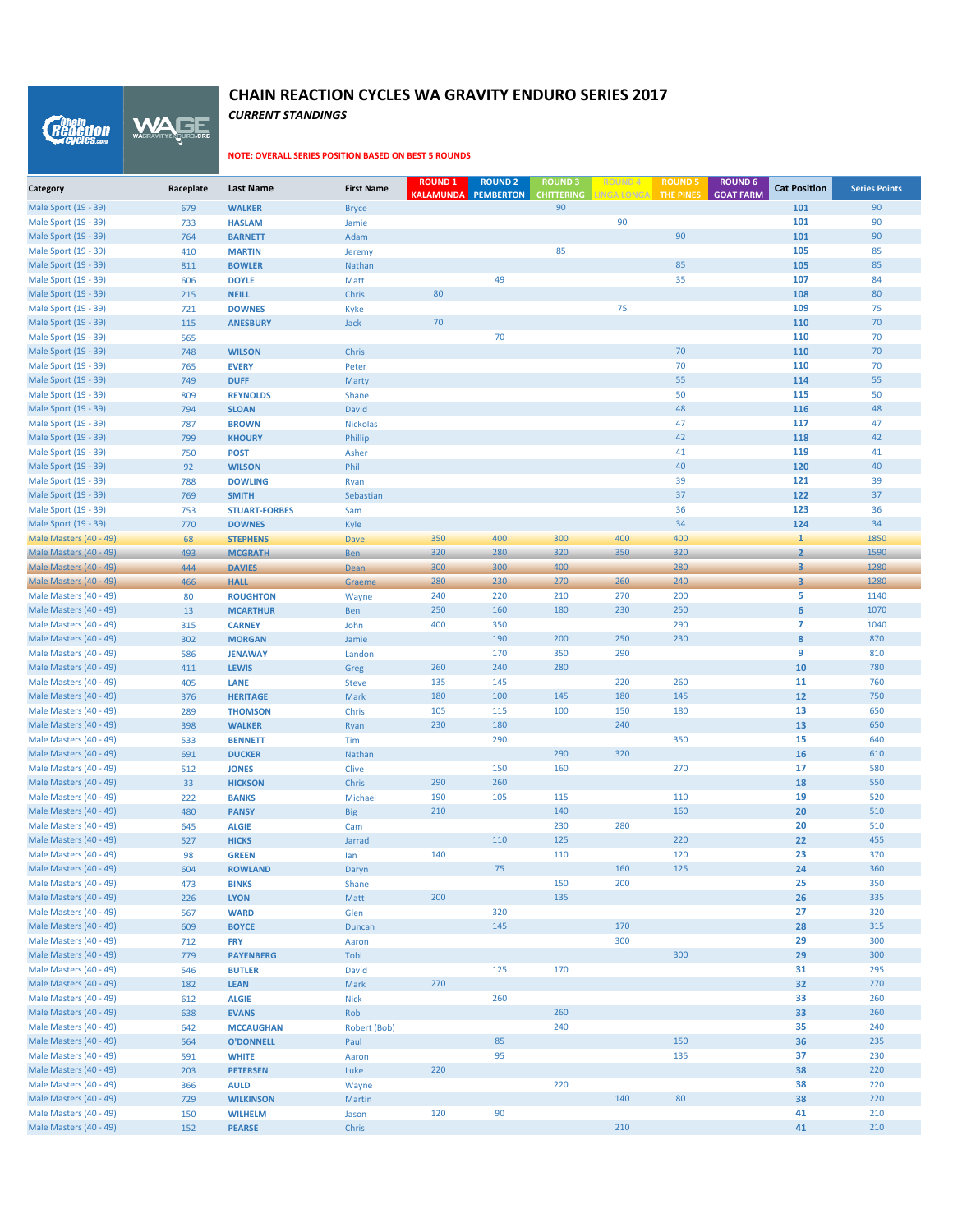*CURRENT STANDINGS*

WAGE

*Reaction* 

| Category                                         | Raceplate             | <b>Last Name</b>                  | <b>First Name</b>       | <b>ROUND 1</b><br><b>KALAMUNDA</b> PEMBERTON | <b>ROUND 2</b> | <b>ROUND3</b><br><b>CHITTERING</b> | <b>LINGA LONGA</b> | <b>ROUND 5</b><br><b>THE PINES</b> | <b>ROUND 6</b><br><b>GOAT FARM</b> | <b>Cat Position</b>     | <b>Series Points</b> |
|--------------------------------------------------|-----------------------|-----------------------------------|-------------------------|----------------------------------------------|----------------|------------------------------------|--------------------|------------------------------------|------------------------------------|-------------------------|----------------------|
| Male Masters (40 - 49)                           | 596                   | <b>WICKI</b>                      | Damon                   |                                              | 210            |                                    |                    |                                    |                                    | 41                      | 210                  |
| Male Masters (40 - 49)                           | 602                   | <b>BOND</b>                       | Kewan                   |                                              | 80             |                                    |                    | 130                                |                                    | 41                      | 210                  |
| Male Masters (40 - 49)                           | 784                   | <b>DANIEL</b>                     | lan                     |                                              |                |                                    |                    | 210                                |                                    | 41                      | 210                  |
| Male Masters (40 - 49)                           | 455                   | <b>DOVE</b>                       | Lindsay                 |                                              | 200            |                                    |                    |                                    |                                    | 46                      | 200                  |
| Male Masters (40 - 49)                           | 658                   | <b>PRYDE</b>                      | Damian                  |                                              |                | 190                                |                    |                                    |                                    | 47                      | 190                  |
| Male Masters (40 - 49)                           | 728                   | <b>MARCOS</b>                     | Paul                    |                                              |                |                                    | 190                |                                    |                                    | 47                      | 190                  |
| Male Masters (40 - 49)                           | 776                   | <b>MCCANN</b>                     | Eric                    |                                              |                |                                    |                    | 190                                |                                    | 47                      | 190                  |
| Male Masters (40 - 49)                           | 169                   | <b>STARING</b>                    | <b>Ashley</b>           | 110                                          |                |                                    |                    | 75                                 |                                    | 50                      | 185                  |
| Male Masters (40 - 49)                           | 617                   | <b>SEARS</b>                      | Aaron                   |                                              | 35             |                                    | 145                |                                    |                                    | 51                      | 180                  |
| Male Masters (40 - 49)                           | 211                   | <b>DONALDSON</b>                  | Ben                     | 115                                          | 60             |                                    |                    |                                    |                                    | 52                      | 175                  |
| Male Masters (40 - 49)                           | 76                    | <b>VORBURGER</b>                  | Philippe                | 170                                          |                |                                    |                    |                                    |                                    | 53                      | 170                  |
| Male Masters (40 - 49)<br>Male Masters (40 - 49) | 110                   | <b>GOWLAND</b>                    | <b>Mike</b>             | 130                                          | 40             |                                    |                    | 170                                |                                    | 53<br>53                | 170<br>170           |
| Male Masters (40 - 49)                           | 462<br>249            | <b>LORRAINE</b><br><b>STEPHEN</b> | Michael<br><b>Bruce</b> | 160                                          |                |                                    |                    |                                    |                                    | 56                      | 160                  |
| Male Masters (40 - 49)                           | 124                   | <b>HILL</b>                       | Sam                     | 150                                          |                |                                    |                    |                                    |                                    | 57                      | 150                  |
| Male Masters (40 - 49)                           | 30                    | <b>LINAKER</b>                    | <b>Travis</b>           | 145                                          |                |                                    |                    |                                    |                                    | 58                      | 145                  |
| Male Masters (40 - 49)                           | 780                   | <b>BURGESS</b>                    | <b>Stuart</b>           |                                              |                |                                    |                    | 140                                |                                    | 59                      | 140                  |
| Male Masters (40 - 49)                           | 470                   | <b>COX</b>                        | Vincent                 |                                              | 135            |                                    |                    |                                    |                                    | 60                      | 135                  |
| Male Masters (40 - 49)                           | 526                   | <b>CHADWICK</b>                   | Andrew                  |                                              | 135            |                                    |                    |                                    |                                    | 60                      | 135                  |
| Male Masters (40 - 49)                           | 655                   | <b>STORY</b>                      | Rob                     |                                              |                | 130                                |                    |                                    |                                    | 62                      | 130                  |
| Male Masters (40 - 49)                           | 349                   | <b>ALFARO</b>                     | <b>Rick</b>             | 125                                          |                |                                    |                    |                                    |                                    | 63                      | 125                  |
| Male Masters (40 - 49)                           | 435                   | <b>EBSARY</b>                     | Trevor                  |                                              |                | 120                                |                    |                                    |                                    | 64                      | 120                  |
| Male Masters (40 - 49)                           | 554                   | <b>WINTER</b>                     | Jason                   |                                              | 120            |                                    |                    |                                    |                                    | 64                      | 120                  |
| Male Masters (40 - 49)                           | 771                   | <b>SAUNDERS</b>                   | Mat                     |                                              |                |                                    |                    | 115                                |                                    | 66                      | 115                  |
| Male Masters (40 - 49)                           | 59                    | <b>CARSON</b>                     | <b>Stuart</b>           | 105                                          |                |                                    |                    |                                    |                                    | 67                      | 105                  |
| Male Masters (40 - 49)                           | 66                    | <b>WILKINSON</b>                  | Craig                   |                                              |                | 105                                |                    |                                    |                                    | 67                      | 105                  |
| Male Masters (40 - 49)                           | 808                   | <b>HIKAWAI</b>                    | Jason                   |                                              |                |                                    |                    | 105                                |                                    | 67                      | 105                  |
| Male Masters (40 - 49)                           | 107                   | <b>KEILAR</b>                     | Robert                  |                                              |                |                                    |                    | 100                                |                                    | 70                      | 100                  |
| Male Masters (40 - 49)                           | 791                   | <b>LISTER</b>                     | Richard                 |                                              |                |                                    |                    | 95                                 |                                    | 71                      | 95                   |
| Male Masters (40 - 49)                           | 800                   | <b>DOYE</b>                       | Owen                    |                                              |                |                                    |                    | 90                                 |                                    | 72                      | 90                   |
| Male Masters (40 - 49)                           | 801                   | <b>BAKER</b>                      | Andrew                  |                                              |                |                                    |                    | 85                                 |                                    | 73                      | 85                   |
| Male Masters (40 - 49)                           | 515                   | <b>BEESON</b>                     | <b>Mick</b>             |                                              | 70             |                                    |                    |                                    |                                    | 74                      | 70                   |
| Male Masters (40 - 49)                           | 569                   | <b>PARK</b>                       | Chris                   |                                              | 65<br>55       |                                    |                    |                                    |                                    | 75<br>76                | 65<br>55             |
| Male Masters (40 - 49)<br>Male Masters (40 - 49) | 600<br>399            | <b>WOODS</b><br><b>BUURSEMA</b>   | Matt<br><b>Steven</b>   |                                              | 50             |                                    |                    |                                    |                                    | 77                      | 50                   |
| Male Masters (40 - 49)                           | 589                   | <b>MALYNN</b>                     | Graham                  |                                              | 45             |                                    |                    |                                    |                                    | 78                      | 45                   |
| Male Masters (40 - 49)                           | 560                   | <b>GEE</b>                        | George                  |                                              | 25             |                                    |                    |                                    |                                    | 79                      | 25                   |
| Male Grand Masters (60+)                         | 339                   | <b>DIXON</b>                      | Graham                  |                                              |                |                                    | 320                | 400                                |                                    | $\mathbf{1}$            | 720                  |
| Male Grand Masters (60+)                         | 714                   | <b>BRAITHWAITE</b>                | Alan                    |                                              |                |                                    | 400                |                                    |                                    | $\overline{2}$          | 400                  |
| Male Grand Masters (60+)                         | 735                   | <b>STAFFORD</b>                   | <b>Kevin</b>            |                                              |                |                                    | 350                |                                    |                                    | 3                       | 350                  |
| <b>Male Expert</b>                               | 212                   | <b>ROGERS</b>                     | Wayne                   | 400                                          | 350            | 320                                | 350                | 400                                |                                    | $\mathbf{1}$            | 1820                 |
| <b>Male Expert</b>                               | 451                   | <b>BLACK</b>                      | Aaron                   | 290                                          | 320            | 400                                | 240                | 300                                |                                    | $\overline{2}$          | 1550                 |
| <b>Male Expert</b>                               | 544                   | <b>YOUNG</b>                      | Jason                   |                                              | 400            | 350                                | 400                | 250                                |                                    | $\overline{\mathbf{3}}$ | 1400                 |
| <b>Male Expert</b>                               | 21                    | <b>GUY</b>                        | <b>Ryley</b>            | 300                                          | 250            | 290                                | 270                | 140                                |                                    | $\overline{a}$          | 1250                 |
| <b>Male Expert</b>                               | 373                   | <b>CLARKE</b>                     | Kristofor               | 105                                          | 300            | 270                                | 290                | 200                                |                                    | 5                       | 1165                 |
| <b>Male Expert</b>                               | 409                   | <b>KOWALCHUK</b>                  | Jarym                   | 240                                          | 280            | 300                                | 300                |                                    |                                    | 6                       | 1120                 |
| <b>Male Expert</b>                               | 74                    | <b>CLARKE</b>                     | Mitchel                 | 320                                          | 120            | 110                                | 200                | 350                                |                                    | $\overline{7}$          | 1100                 |
| <b>Male Expert</b>                               | 162                   | <b>KANTERS</b>                    | Aaron                   | 250                                          | 190            | 145                                | 280                | 135                                |                                    | $\pmb{8}$               | 1000                 |
| <b>Male Expert</b>                               | 149                   | <b>O'KANE</b>                     | Dan                     | 280                                          | 200            | 260                                | 75                 | 115                                |                                    | 9                       | 930                  |
| <b>Male Expert</b>                               | 113                   | <b>FISHER</b>                     | Joel                    | 220                                          | 210            | 240                                |                    | 170                                |                                    | 10                      | 840                  |
| <b>Male Expert</b>                               | 253                   | <b>CLEMENTS</b>                   | Harley                  | 230                                          |                | 200                                | 210                | 160                                |                                    | 11                      | 800                  |
| <b>Male Expert</b><br><b>Male Expert</b>         | 481<br>$\overline{4}$ | <b>STAUDE</b>                     | Francis                 |                                              | 240<br>230     | 230<br>135                         | 125                | 290<br>240                         |                                    | 12<br>13                | 760<br>730           |
| <b>Male Expert</b>                               | 116                   | <b>KING</b><br><b>WEBB</b>        | Matt<br>Toby            | 150                                          | 100            | 130                                |                    | 260                                |                                    | 14                      | 640                  |
| <b>Male Expert</b>                               | 401                   | ZAMMIT                            | Jake                    | 60                                           | 180            | 70                                 | 95                 | 220                                |                                    | 15                      | 625                  |
| <b>Male Expert</b>                               | 204                   | <b>KIRK</b>                       | Jonathan                | 120                                          | $70\,$         | 210                                | 105                | 110                                |                                    | 16                      | 615                  |
| <b>Male Expert</b>                               | 608                   | <b>MCBEATH</b>                    | <b>Nick</b>             |                                              | 170            |                                    | 250                | 190                                |                                    | 17                      | 610                  |
| <b>Male Expert</b>                               | 192                   | <b>CLEVELAND</b>                  | Darcy                   | 270                                          | 270            | 50                                 |                    |                                    |                                    | 18                      | 590                  |
| <b>Male Expert</b>                               | 22                    | <b>COCKAYNE</b>                   | Steven                  | 60                                           | 85             | 105                                | 230                | 105                                |                                    | 19                      | 585                  |
| <b>Male Expert</b>                               | 123                   | <b>FOSTER</b>                     | Greg                    | 160                                          | 115            | 75                                 | 80                 | 145                                |                                    | 20                      | 575                  |
| <b>Male Expert</b>                               | 112                   | <b>BARKER</b>                     | <b>Clint</b>            | 90                                           | 160            | 170                                | 150                |                                    |                                    | 21                      | 570                  |
| <b>Male Expert</b>                               | 494                   | <b>DUBOIS</b>                     | Rex                     |                                              |                |                                    | 320                | 230                                |                                    | 22                      | 550                  |
| <b>Male Expert</b>                               | 65                    | <b>DOUGLAS</b>                    | Ryan                    |                                              | 260            |                                    |                    | 270                                |                                    | 23                      | 530                  |
| <b>Male Expert</b>                               | 143                   | <b>SECKER</b>                     | Chris                   | 60                                           | 110            | 120                                | 220                |                                    |                                    | 24                      | 510                  |
| <b>Male Expert</b>                               | 537                   | <b>BARTHELEMY</b>                 | Yann                    |                                              | 290            | 220                                |                    |                                    |                                    | 24                      | 510                  |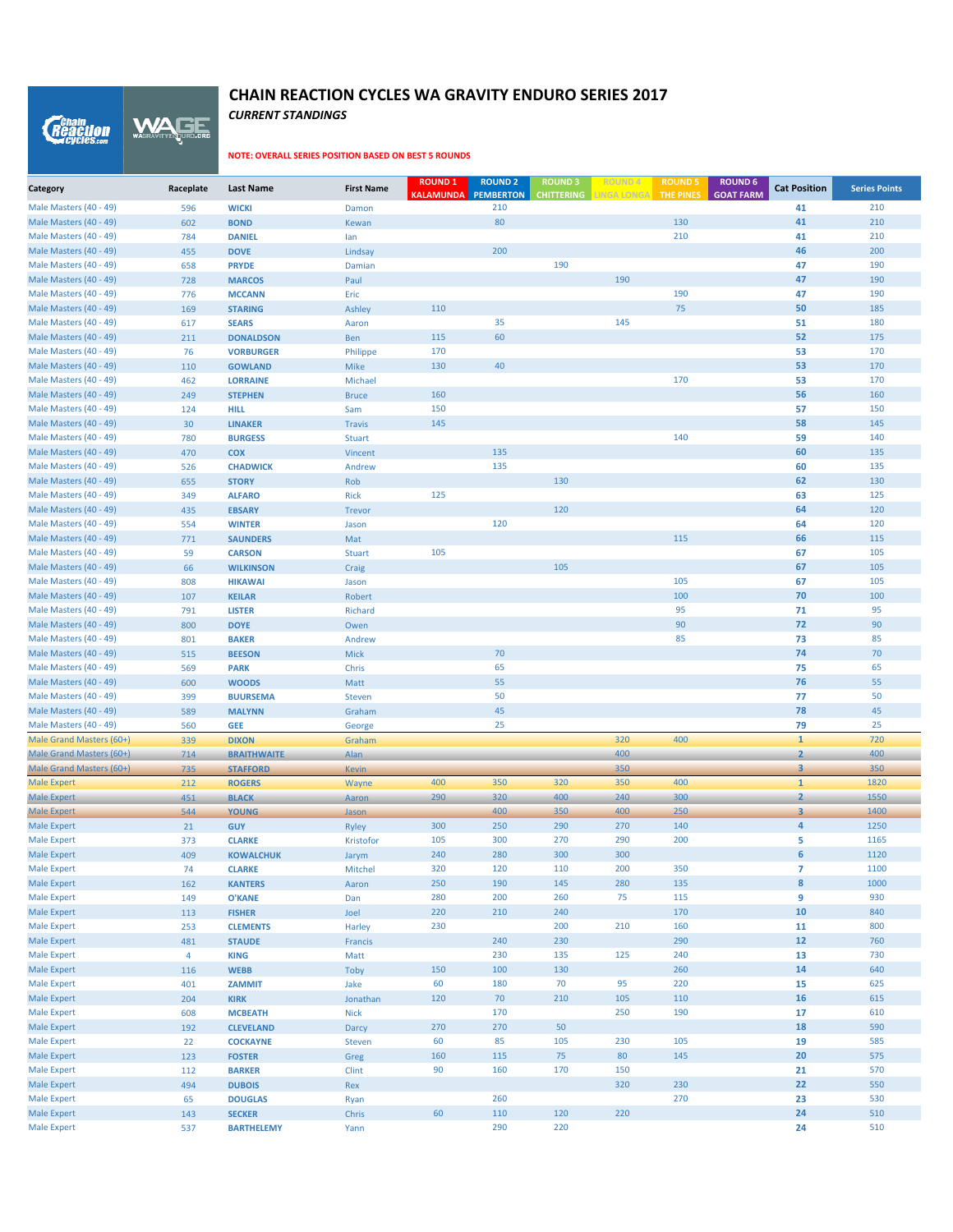WAGE *Reaction* 

#### **NOTE: OVERALL SERIES POSITION BASED ON BEST 5 ROUNDS**

*CURRENT STANDINGS*

| Category                                 | Raceplate  | <b>Last Name</b>                    | <b>First Name</b> | <b>ROUND 1</b><br><b>KALAMUNDA</b> | <b>ROUND 2</b><br>PEMBERTON | <b>ROUND 3</b><br><b>CHITTERING</b> | <b>ROUND4</b><br><b>LINGA LONGA</b> | <b>ROUND 5</b><br><b>THE PINES</b> | <b>ROUND 6</b><br><b>GOAT FARM</b> | <b>Cat Position</b> | <b>Series Points</b> |
|------------------------------------------|------------|-------------------------------------|-------------------|------------------------------------|-----------------------------|-------------------------------------|-------------------------------------|------------------------------------|------------------------------------|---------------------|----------------------|
| <b>Male Expert</b>                       | 535        | <b>MACKIE</b>                       | <b>Todd</b>       |                                    | 95                          | 250                                 |                                     | 150                                |                                    | 26                  | 495                  |
| <b>Male Expert</b>                       | 160        | <b>SCURLOCK</b>                     | Lee               | 65                                 |                             |                                     | 70                                  | 320                                |                                    | 27                  | 455                  |
| <b>Male Expert</b>                       | 404        | <b>STEWART</b>                      | Dean              | 85                                 | 105                         | 125                                 |                                     | 130                                |                                    | 28                  | 445                  |
| <b>Male Expert</b>                       | 154        | <b>STRUTT</b>                       | Jonathan          | 180                                | 80                          | 35                                  | 85                                  | 55                                 |                                    | 29                  | 435                  |
| <b>Male Expert</b>                       | 62         | <b>SECKER</b>                       | <b>Steve</b>      | 130                                | 75                          | 90                                  | 130                                 |                                    |                                    | 30                  | 425                  |
| <b>Male Expert</b>                       | 550        | <b>POLSON</b>                       | <b>Kurtis</b>     |                                    | 130                         |                                     |                                     | 290                                |                                    | 31                  | 420                  |
| <b>Male Expert</b>                       | 132        | <b>DELLAVECCHIA</b>                 | Mirco             | 200                                | 65                          | 85                                  | 65                                  |                                    |                                    | 32                  | 415                  |
| <b>Male Expert</b>                       | 570        | <b>COLE</b>                         | Angus             |                                    | 220                         | 190                                 |                                     |                                    |                                    | 33                  | 410                  |
| <b>Male Expert</b>                       | 310        | <b>PUGH</b>                         | <b>Blair</b>      | 145                                | 90                          |                                     | 90                                  | 80                                 |                                    | 34                  | 405                  |
| <b>Male Expert</b>                       | 31         | <b>MATTEEUSSEN</b>                  | West              | 110                                | 150                         |                                     | 140                                 |                                    |                                    | 35                  | 400                  |
| <b>Male Expert</b>                       | 137        | <b>GERRITSEN</b>                    | Trevor            |                                    |                             |                                     | 180                                 | 210                                |                                    | 36                  | 390                  |
| <b>Male Expert</b>                       | 683        | <b>LAIRD</b>                        | Andrew            |                                    |                             | 100                                 | 160                                 | 120                                |                                    | 37                  | 380                  |
| <b>Male Expert</b>                       | 61         | <b>ELLIS</b>                        | Korum             | 125                                | 20                          | 95                                  | 135                                 |                                    |                                    | 38                  | 375                  |
| <b>Male Expert</b>                       | 510        | <b>BURTENSHAW</b>                   | Mitch             | 210                                | 125                         |                                     | 20                                  |                                    |                                    | 39                  | 355                  |
| <b>Male Expert</b>                       | 105        | <b>VAN DEN DOOL</b>                 | Cameron           | 350                                |                             |                                     |                                     |                                    |                                    | 40                  | 350                  |
| <b>Male Expert</b>                       | 676        | <b>MCCARROLL</b>                    | <b>Ross</b>       |                                    |                             | 180                                 | 170                                 |                                    |                                    | 40                  | 350                  |
| <b>Male Expert</b>                       | 594        | <b>YOUNG</b>                        | Dylan             |                                    | 140                         |                                     | 190                                 |                                    |                                    | 42                  | 330                  |
| <b>Male Expert</b>                       | 46         | <b>BLOMFIELD</b>                    | <b>Brandon</b>    | 135                                |                             | 150                                 |                                     |                                    |                                    | 43                  | 285                  |
| <b>Male Expert</b>                       | 613        | <b>ELLIS</b>                        | Jason             |                                    | 60                          | 115                                 | 110                                 |                                    |                                    | 43                  | 285                  |
| <b>Male Expert</b>                       | 549        | <b>KENNEDY</b>                      | James             |                                    |                             | 280                                 |                                     |                                    |                                    | 45                  | 280                  |
| <b>Male Expert</b>                       | 108        | <b>MAGGIORANI</b>                   | <b>Nicco</b>      |                                    |                             |                                     | 260                                 |                                    |                                    | 46                  | 260                  |
| <b>Male Expert</b>                       | 127        | <b>STRAPPS</b>                      | Daniel            | 260                                |                             |                                     |                                     |                                    |                                    | 46                  | 260                  |
| <b>Male Expert</b>                       | 682        | <b>GILLETT</b>                      | Andrew            |                                    |                             | 140                                 | 115                                 |                                    |                                    | 48                  | 255                  |
| <b>Male Expert</b>                       | 39         | <b>DICKINSON</b>                    | Gary              | 140                                | 40                          | 55                                  | 5                                   |                                    |                                    | 49                  | 240                  |
| <b>Male Expert</b>                       | 431        | <b>WITHERSPOON</b>                  | Robert            | 60                                 | 30                          |                                     | 50                                  | 85                                 |                                    | 50                  | 225                  |
| <b>Male Expert</b>                       | 244        | <b>WARDLE</b>                       | Mark              |                                    | 15                          | 60                                  | 50                                  | 90                                 |                                    | 51                  | 215                  |
| <b>Male Expert</b>                       | 295        | <b>LEGG</b>                         | Ryan              | 190                                |                             |                                     |                                     |                                    |                                    | 52                  | 190                  |
| <b>Male Expert</b>                       | 489        | <b>RICHARDSON</b>                   | Chadd             |                                    |                             |                                     | 55                                  | 130                                |                                    | 53                  | 185                  |
| <b>Male Expert</b>                       | 757        | <b>MCDONALD</b>                     | Rupert            |                                    |                             |                                     |                                     | 180                                |                                    | 54                  | 180                  |
| <b>Male Expert</b>                       | 364        | <b>BERRY</b>                        | Dave              | 75                                 |                             |                                     |                                     | 100                                |                                    | 55                  | 175                  |
| <b>Male Expert</b>                       | 196        | <b>HOLMES</b>                       | Daniel            | 170                                |                             |                                     |                                     |                                    |                                    | 56                  | 170                  |
| <b>Male Expert</b>                       | 309        | <b>FOTHERINGHAM</b>                 | Robert            | 60                                 | 45                          | 30                                  | 25                                  |                                    |                                    | 57                  | 160                  |
| <b>Male Expert</b>                       | 662        | <b>RICE</b>                         | Adrian            |                                    |                             | 160                                 |                                     |                                    |                                    | 57                  | 160                  |
| <b>Male Expert</b>                       | 511        | <b>LONG</b>                         | Dave              |                                    | 55                          |                                     | 30                                  | 70                                 |                                    | 59                  | 155                  |
| <b>Male Expert</b>                       | 361        | <b>WALKER</b>                       | <b>Neal</b>       | 100                                |                             | 45                                  | $\overline{3}$                      |                                    |                                    | 60                  | 148                  |
| <b>Male Expert</b>                       | 449        | <b>ALSOP</b>                        | Lindsay           |                                    | 145                         |                                     | 145                                 |                                    |                                    | 61                  | 145                  |
| <b>Male Expert</b>                       | 562        | <b>SYMONDS</b>                      | Nathan            |                                    |                             |                                     |                                     |                                    |                                    | 61                  | 145                  |
| <b>Male Expert</b>                       | 595        | <b>FISHER</b><br><b>DALEY-COERS</b> | Chris             |                                    | 135                         |                                     | 125                                 |                                    |                                    | 63<br>64            | 135<br>125           |
| <b>Male Expert</b><br><b>Male Expert</b> | 698<br>579 | <b>WASLEY</b>                       | Orion             |                                    | 35                          | 80                                  |                                     |                                    |                                    | 65                  | 115                  |
| <b>Male Expert</b>                       | 521        | <b>TURNER</b>                       | Jack<br>Gerran    |                                    | 55                          |                                     |                                     | 50                                 |                                    | 66                  | 105                  |
| <b>Male Expert</b>                       | 403        | <b>ROGAN</b>                        | Scott             |                                    |                             | 40                                  |                                     | 60                                 |                                    | 67                  | 100                  |
| <b>Male Expert</b>                       | 716        | <b>MARTIN</b>                       | Rohan             |                                    |                             |                                     | 100                                 |                                    |                                    | 67                  | 100                  |
| <b>Male Expert</b>                       | 235        | <b>CRISP</b>                        | Allan             | 95                                 |                             |                                     |                                     |                                    |                                    | 69                  | 95                   |
| <b>Male Expert</b>                       | 759        | <b>PATTEN</b>                       | Michael           |                                    |                             |                                     |                                     | 95                                 |                                    | 69                  | 95                   |
| <b>Male Expert</b>                       | 414        | <b>SUE</b>                          | Ayrton            | 80                                 | $\overline{3}$              |                                     |                                     |                                    |                                    | 71                  | 83                   |
| <b>Male Expert</b>                       | 506        | <b>WAGHORN</b>                      | Jody              |                                    |                             |                                     |                                     | 75                                 |                                    | 72                  | 75                   |
| <b>Male Expert</b>                       | 266        | <b>JONES</b>                        | Matt              | 70                                 |                             |                                     |                                     |                                    |                                    | 73                  | 70                   |
| <b>Male Expert</b>                       | 441        | <b>DRURY</b>                        | Jeff              |                                    |                             |                                     |                                     | 65                                 |                                    | 74                  | 65                   |
| <b>Male Expert</b>                       | 650        | <b>BANCROFT</b>                     | Rowan             |                                    |                             | 65                                  |                                     |                                    |                                    | 74                  | 65                   |
| <b>Male Expert</b>                       | 122        | <b>GRIMSTON</b>                     | Darren            | 60                                 |                             |                                     |                                     |                                    |                                    | 76                  | 60                   |
| <b>Male Expert</b>                       | 696        | <b>EVANS</b>                        | Matthew           |                                    |                             |                                     | 60                                  |                                    |                                    | 76                  | 60                   |
| <b>Male Expert</b>                       | 804        | <b>CLAUS</b>                        | Ben               |                                    |                             |                                     |                                     | 45                                 |                                    | 78                  | 45                   |
| <b>Male Expert</b>                       | 697        | <b>DAVIDSON</b>                     | Troy              |                                    |                             |                                     | 40                                  |                                    |                                    | 79                  | 40                   |
| <b>Male Expert</b>                       | 639        | <b>WOLLINGTON</b>                   | <b>Ricky</b>      |                                    |                             |                                     | 35                                  |                                    |                                    | 80                  | 35                   |
| <b>Male Expert</b>                       | 581        | <b>SPENCER</b>                      | Rhys              |                                    | 25                          |                                     |                                     |                                    |                                    | 81                  | 25                   |
| <b>Male Expert</b>                       | 667        | <b>WADE</b>                         | Nigel             |                                    |                             | 25                                  |                                     |                                    |                                    | 81                  | 25                   |
| <b>Male Expert</b>                       | 587        | <b>BINGHAM</b>                      | Patrick           |                                    | 10                          |                                     | 10                                  |                                    |                                    | 83                  | 20                   |
| <b>Male Expert</b>                       | 647        | <b>TRIGWELL</b>                     | Mat               |                                    |                             |                                     | 15                                  |                                    |                                    | 84                  | 15                   |
| <b>Male Expert</b>                       | 669        | <b>GRIGGS</b>                       | Matt              |                                    |                             | 15                                  |                                     |                                    |                                    | 84                  | 15                   |
| <b>Male Expert</b>                       | 646        | <b>ADAMCZYK</b>                     | Daniel            |                                    |                             | 10                                  |                                     |                                    |                                    | 86                  | 10                   |
| <b>Male Expert</b>                       | 545        | <b>HAWKEN</b>                       | <b>Bryn</b>       |                                    | 5                           |                                     |                                     |                                    |                                    | 87                  | 5                    |
| <b>Male Expert</b>                       | 529        | <b>SAINT</b>                        | Declan            |                                    | $\mathbf{1}$                |                                     |                                     |                                    |                                    | 88                  | $\mathbf{1}$         |
| <b>Male Expert</b>                       | 705        | <b>PURICH</b>                       | Alex              |                                    |                             |                                     | $\mathbf 1$                         |                                    |                                    | 88                  | $\mathbf{1}$         |
| <b>Male Expert</b>                       | 737        | <b>HANNIG</b>                       | Andrew            |                                    |                             |                                     | $\mathbf 1$                         |                                    |                                    | 88                  | $1\,$                |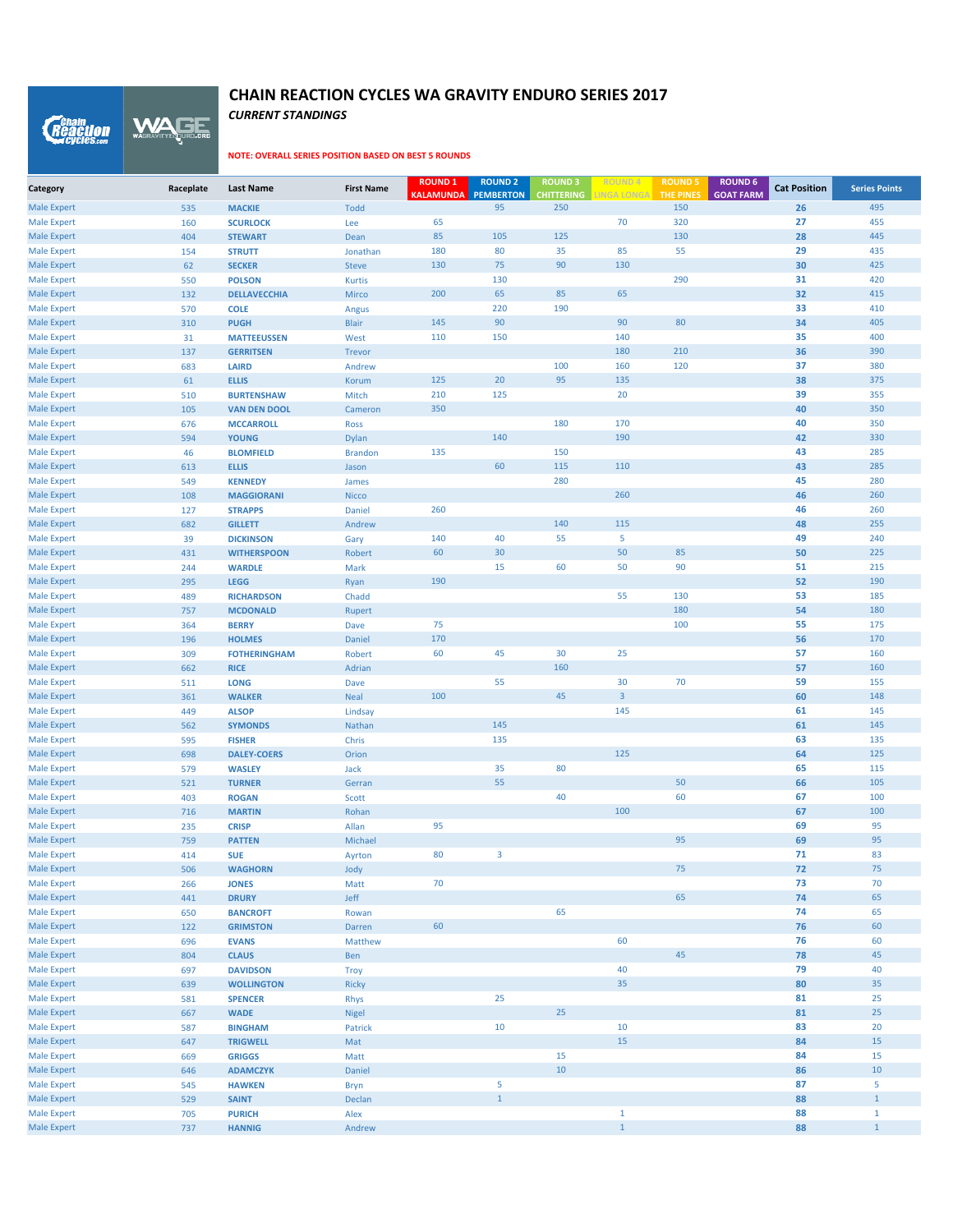WAGE *Reaction* 

#### **NOTE: OVERALL SERIES POSITION BASED ON BEST 5 ROUNDS**

*CURRENT STANDINGS*

| Category                               | Raceplate      | <b>Last Name</b>                 | <b>First Name</b> | <b>ROUND 1</b><br><b>KALAMUNDA</b> | <b>ROUND 2</b><br><b>PEMBERTON</b> | <b>ROUND 3</b><br><b>CHITTERING</b> | ROUND 4<br><b>INGA LONGA</b> | <b>ROUND!</b><br>THE PINES | <b>ROUND 6</b><br><b>GOAT FARM</b> | <b>Cat Position</b>     | <b>Series Points</b> |
|----------------------------------------|----------------|----------------------------------|-------------------|------------------------------------|------------------------------------|-------------------------------------|------------------------------|----------------------------|------------------------------------|-------------------------|----------------------|
| <b>Male Elite</b>                      | 119            | <b>PEARCE</b>                    | <b>Blake</b>      | 300                                | 320                                | 350                                 | 320                          | 400                        |                                    | $\mathbf{1}$            | 1690                 |
| <b>Male Elite</b>                      | $\mathbf{1}$   | <b>BALL</b>                      | Luke              | 220                                | 280                                | 300                                 | 350                          | 320                        |                                    | $\overline{2}$          | 1470                 |
| <b>Male Elite</b>                      | 236            | <b>FRENDO</b>                    | <b>Mark</b>       | 350                                | 350                                | 280                                 | 300                          |                            |                                    | $\overline{3}$          | 1280                 |
| <b>Male Elite</b>                      | 573            | <b>MICHIELSEN</b>                | Kose              |                                    | 210                                | 270                                 | 270                          | 260                        |                                    | $\overline{4}$          | 1010                 |
| <b>Male Elite</b>                      | 272            | <b>MADSEN</b>                    | <b>Todd</b>       | 400                                |                                    | 320                                 | 220                          |                            |                                    | 5                       | 940                  |
| <b>Male Elite</b>                      | 177            | <b>TEMPLE</b>                    | Sam               | 280                                | 135                                | 140                                 | 85                           | 280                        |                                    | 6                       | 920                  |
| <b>Male Elite</b>                      | 255            | <b>BAKER</b>                     | Deon              | 240                                | 290                                |                                     |                              | 350                        |                                    | $\overline{7}$          | 880                  |
| <b>Male Elite</b>                      | 292            | <b>NATOLI</b>                    | Luke              | 250                                | 240                                | 200                                 | 190                          |                            |                                    | $\overline{7}$          | 880                  |
| <b>Male Elite</b>                      | 145            | <b>WELLMAN</b>                   | Garry             | 180                                | 115                                | 145                                 | 120                          | 300                        |                                    | 9                       | 860                  |
| <b>Male Elite</b>                      | 20             | <b>JOHNSTON</b>                  | Josh              | 190                                |                                    | 290                                 | 150                          | 220                        |                                    | 10                      | 850                  |
| <b>Male Elite</b>                      | 165            | <b>KINNUNEN</b>                  | Miikael           | 290                                | 270                                | 260                                 |                              |                            |                                    | 11                      | 820                  |
| <b>Male Elite</b><br><b>Male Elite</b> | 382            | <b>TOLCZYK</b>                   | Daniel            | 160<br>140                         | 200                                | 170                                 | 115                          | 290                        |                                    | 11                      | 820<br>770           |
| <b>Male Elite</b>                      | 72<br>104      | <b>TOLCZYK</b><br><b>WALSH</b>   | Joe<br>Adrian     | 260                                | 115<br>250                         | 150                                 | 240                          | 250                        |                                    | 13<br>14                | 750                  |
| <b>Male Elite</b>                      | 228            | <b>LAWRENCE</b>                  | Jarrad            | 230                                |                                    | 130                                 | 125                          | 250                        |                                    | 15                      | 735                  |
| <b>Male Elite</b>                      | 111            | <b>DICKSON</b>                   | Murray            | 210                                |                                    | 210                                 | 100                          | 210                        |                                    | 16                      | 730                  |
| <b>Male Elite</b>                      | 173            | <b>RUBERY</b>                    | Sam               | 320                                | 400                                |                                     |                              |                            |                                    | 17                      | 720                  |
| <b>Male Elite</b>                      | $\overline{7}$ | <b>STAFFORD</b>                  | Devin             |                                    | 230                                | 230                                 | 250                          |                            |                                    | 18                      | 710                  |
| <b>Male Elite</b>                      | 491            | <b>ROBINSON</b>                  | Tom               | 145                                | 90                                 | 100                                 |                              | 270                        |                                    | 19                      | 605                  |
| <b>Male Elite</b>                      | 428            | <b>CARRUTHERS</b>                | Bill              |                                    | 150                                | 220                                 | 210                          |                            |                                    | 20                      | 580                  |
| <b>Male Elite</b>                      | 282            | <b>LEECH</b>                     | Dave              | 270                                | 160                                |                                     | 135                          |                            |                                    | 21                      | 565                  |
| <b>Male Elite</b>                      | 252            | <b>PRITCHARD</b>                 | Jimbarb           |                                    |                                    | 240                                 | 290                          |                            |                                    | 22                      | 530                  |
| <b>Male Elite</b>                      | 538            | <b>WODE</b>                      | Shane             |                                    | 260                                |                                     | 230                          |                            |                                    | 23                      | 490                  |
| <b>Male Elite</b>                      | $\overline{3}$ | <b>MELLISH</b>                   | Scott             |                                    | 145                                | 170                                 | 170                          |                            |                                    | 24                      | 485                  |
| <b>Male Elite</b>                      | 542            | <b>HICKS</b>                     | Kai               |                                    | 95                                 | 190                                 | 200                          |                            |                                    | 24                      | 485                  |
| <b>Male Elite</b>                      | 492            | <b>WALTER</b>                    | Kyle              | 170                                | 105                                | 105                                 | 90                           |                            |                                    | 26                      | 470                  |
| <b>Male Elite</b>                      | 15             | <b>HILL</b>                      | Sam               |                                    |                                    |                                     | 400                          |                            |                                    | 27                      | 400                  |
| <b>Male Elite</b>                      | 261            | <b>PROCHYRA</b>                  | Jordan            |                                    |                                    | 400                                 |                              |                            |                                    | 27                      | 400                  |
| <b>Male Elite</b>                      | 574            | <b>BLAIR</b>                     | Richard           |                                    | 190                                |                                     | 145                          |                            |                                    | 29                      | 335                  |
| <b>Male Elite</b>                      | 70             | <b>LAUNDY</b>                    | Pat               | 150                                |                                    | 90                                  | 75                           |                            |                                    | 30                      | 315                  |
| <b>Male Elite</b>                      | 616            | <b>MONOTTI</b>                   | Mitch             |                                    | 80                                 | 120                                 | 190                          | 230                        |                                    | 31                      | 310                  |
| <b>Male Elite</b><br><b>Male Elite</b> | 686            | <b>ROBERTSON</b><br><b>BYRNE</b> | David             |                                    | 300                                |                                     |                              |                            |                                    | 31                      | 310<br>300           |
| <b>Male Elite</b>                      | 525<br>388     | <b>WILKINSON</b>                 | Jake<br>Paul      |                                    | 100                                | 180                                 |                              |                            |                                    | 33<br>34                | 280                  |
| <b>Male Elite</b>                      | 720            | <b>DELFS</b>                     | Mitchell          |                                    |                                    |                                     | 280                          |                            |                                    | 34                      | 280                  |
| <b>Male Elite</b>                      | 275            | <b>LIVINGSTONE</b>               | Joshua            |                                    | 170                                | 95                                  |                              |                            |                                    | 36                      | 265                  |
| <b>Male Elite</b>                      | 572            | <b>TAYLOR</b>                    | Cambridge         |                                    | 125                                |                                     | 140                          |                            |                                    | 36                      | 265                  |
| <b>Male Elite</b>                      | 699            | <b>ELLIOTT</b>                   | Anthony           |                                    |                                    |                                     | 260                          |                            |                                    | 38                      | 260                  |
| <b>Male Elite</b>                      | 318            | <b>WALSH</b>                     | Benjamin          |                                    | 120                                | 135                                 |                              |                            |                                    | 39                      | 255                  |
| <b>Male Elite</b>                      | 671            | <b>BELL</b>                      | Benjamin          |                                    |                                    | 250                                 |                              |                            |                                    | 40                      | 250                  |
| <b>Male Elite</b>                      | 307            | <b>MACDONALD</b>                 | <b>Stuart</b>     | 130                                |                                    | 110                                 |                              |                            |                                    | 41                      | 240                  |
| <b>Male Elite</b>                      | 472            | <b>TUCKNOTT</b>                  | Reece             |                                    | 220                                |                                     |                              |                            |                                    | 42                      | 220                  |
| <b>Male Elite</b>                      | 424            | <b>MEYER</b>                     | Stephen           | 135                                |                                    | 75                                  |                              |                            |                                    | 43                      | 210                  |
| <b>Male Elite</b>                      | 786            | <b>NOTTLE</b>                    | Aaron             |                                    |                                    |                                     |                              | 200                        |                                    | 44                      | 200                  |
| <b>Male Elite</b>                      | 657            | <b>HAMLEY</b>                    | Tom               |                                    |                                    | 85                                  | 110                          |                            |                                    | 45                      | 195                  |
| <b>Male Elite</b>                      | 816            | <b>PARKER</b>                    | Jacob             |                                    |                                    |                                     |                              | 190                        |                                    | 46                      | 190                  |
| <b>Male Elite</b>                      | 463            | <b>DAVIES</b>                    | <b>Tony</b>       |                                    |                                    | 115                                 | 70                           |                            |                                    | 47                      | 185                  |
| Male Elite                             | 734            | <b>GALLAGHER</b>                 | Aiden             |                                    |                                    |                                     | 160                          |                            |                                    | 48                      | 160                  |
| <b>Male Elite</b><br>Male Elite        | 688            | <b>VAN RYT</b>                   | Dane              |                                    |                                    | 125                                 |                              |                            |                                    | 49                      | 125                  |
| <b>Male Elite</b>                      | 195            | <b>JENKINSON</b>                 | Riley             |                                    | 85                                 |                                     | 105                          |                            |                                    | 50<br>51                | 105<br>85            |
| Male Elite                             | 443<br>678     | <b>MALE</b><br><b>YOUNG</b>      | Nathan<br>Taylor  |                                    |                                    | 80                                  |                              |                            |                                    | 52                      | 80                   |
| <b>Male Elite</b>                      | 722            | <b>THOMSON</b>                   | <b>Dylan</b>      |                                    |                                    |                                     | 80                           |                            |                                    | 52                      | 80                   |
| Handcycle (open)                       | 338            | <b>WELSHBILLIG</b>               | Marcel            | 300                                |                                    |                                     |                              |                            |                                    | $\mathbf{1}$            | 300                  |
| Handcycle (open)                       | 12             | <b>LIDDAWI</b>                   | Andrew            | 250                                |                                    |                                     |                              |                            |                                    | $\overline{2}$          | 250                  |
| Handcycle (open)                       | 279            | <b>SONTAG</b>                    | Chris             | 220                                |                                    |                                     |                              |                            |                                    | $\overline{\mathbf{3}}$ | 220                  |
| Female U19                             | 507            | <b>ROUGHTON</b>                  | Jen               | 300                                | 300                                | 300                                 | 300                          | 250                        |                                    | $\mathbf{1}$            | 1450                 |
| Female U19                             | 234            | <b>GREVETT</b>                   | Lily              |                                    |                                    |                                     |                              | 300                        |                                    | $\overline{2}$          | 300                  |
| Female U19                             | 202            | <b>MUSTICA</b>                   | Kadia             | 250                                |                                    |                                     |                              |                            |                                    | $\overline{\mathbf{3}}$ | 250                  |
| Female U19                             | 557            | <b>WALDRON</b>                   | Jessica           |                                    | 250                                |                                     |                              |                            |                                    | 3                       | 250                  |
| Female U19                             | 713            | <b>BRAITHWAITE</b>               | Kate              |                                    |                                    |                                     | 250                          |                            |                                    | $\mathbf{3}$            | 250                  |
| Female U13 (Wippets)                   | 756            | <b>CONNOR</b>                    | Portia            |                                    |                                    |                                     |                              | 300                        |                                    | $\mathbf{1}$            | 300                  |
| Female U13 (Wippets)                   | 827            | <b>THOMSON</b>                   | Sophie            |                                    |                                    |                                     |                              | 250                        |                                    | $\mathbf{2}$            | 250                  |
| Female Super Masters (50+)             | 214            | <b>FITZGERALD</b>                | Vilma             | 400                                | 400                                | 400                                 | 400                          | 400                        |                                    | $\mathbf{1}$            | 2000                 |
| Female Super Masters (50+)             | 101            | <b>RYAN</b>                      | Cas               | 350                                |                                    |                                     |                              |                            |                                    | $\overline{2}$          | 350                  |